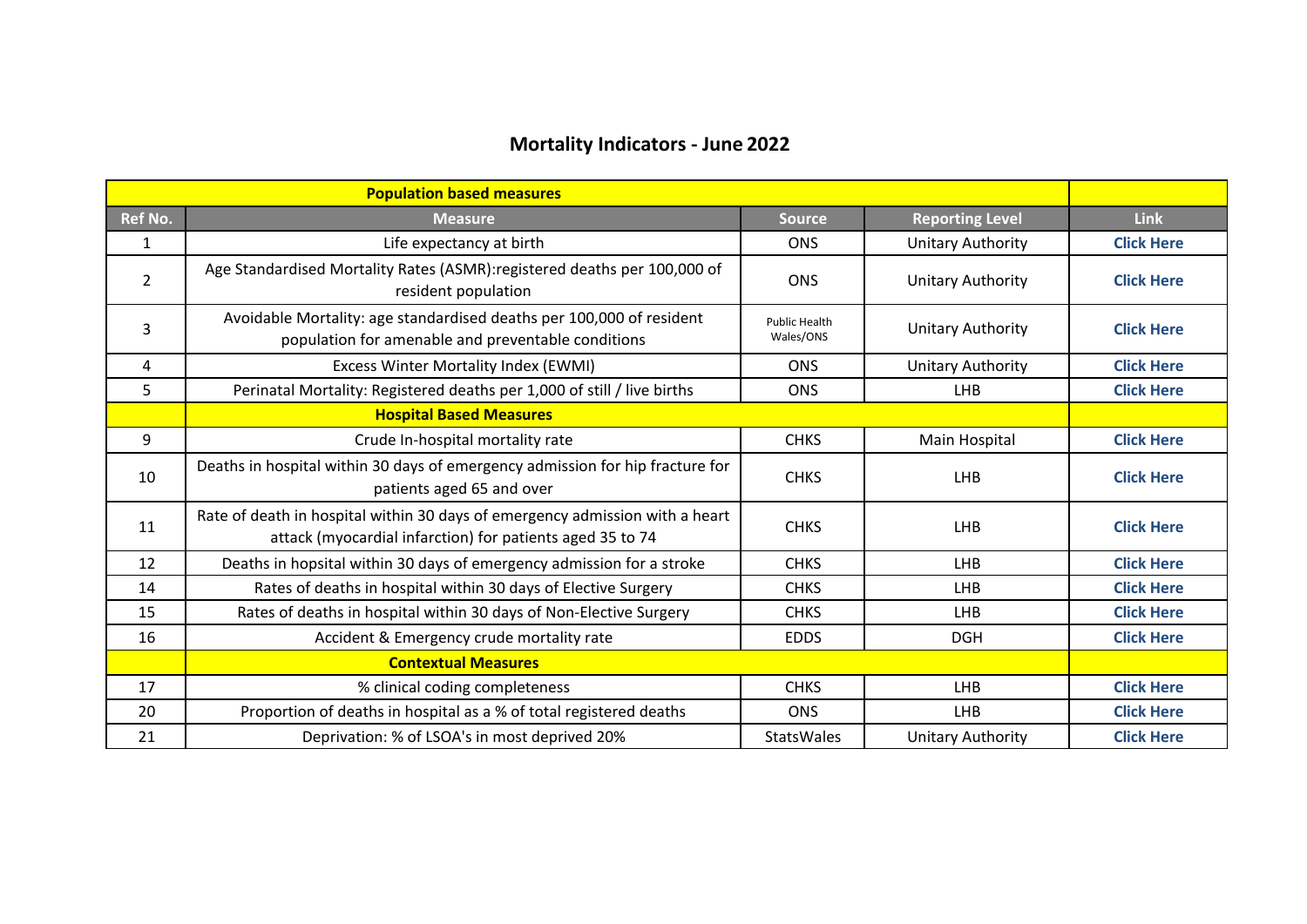<span id="page-1-0"></span>

|                                                                                                                                                             | Mortality Indicator Ref No 1: Life Expectancy at Birth |         |         |         |         |         |                |         |         |         |         |         |         |         |         |
|-------------------------------------------------------------------------------------------------------------------------------------------------------------|--------------------------------------------------------|---------|---------|---------|---------|---------|----------------|---------|---------|---------|---------|---------|---------|---------|---------|
|                                                                                                                                                             |                                                        |         |         |         |         |         | <b>Males</b>   |         |         |         |         |         |         |         |         |
| <b>UA Area</b>                                                                                                                                              | 2004-06                                                | 2005-07 | 2006-08 | 2007-09 | 2008-10 | 2009-11 | 2010-12        | 2011-13 | 2012-14 | 2013-15 | 2014-16 | 2015-17 | 2016-18 | 2017-19 | 2018-20 |
| Isle of Anglesey                                                                                                                                            | 77.1                                                   | 76.9    | 77.0    | 76.9    | 77.3    | 78.0    | 78.5           | 78.6    | 78.6    | 78.8    | 78.8    | 79.1    | 79.0    | 79.6    | 79.3    |
| Gwynedd                                                                                                                                                     | 76.8                                                   | 77.1    | 77.4    | 77.4    | 77.6    | 78.2    | 78.7           | 79.5    | 79.8    | 79.6    | 79.2    | 79.0    | 79.2    | 79.5    | 79.5    |
| Conwy                                                                                                                                                       | 76.5                                                   | 76.9    | 77.0    | 77.2    | 77.9    | 78.1    | 78.8           | 78.9    | 79.0    | 78.9    | 78.8    | 79.3    | 78.8    | 78.8    | 78.4    |
| Denbighshire                                                                                                                                                | 76.5                                                   | 77.0    | 77.3    | 77.5    | 77.6    | 78.1    | 78.3           | 78.2    | 77.8    | 78.0    | 77.5    | 77.8    | 78.0    | 78.8    | 78.3    |
| Flintshire                                                                                                                                                  | 76.6                                                   | 77.3    | 77.5    | 78.0    | 78.2    | 78.8    | 78.9           | 79.0    | 78.8    | 79.0    | 79.2    | 79.3    | 79.3    | 79.5    | 79.2    |
| Wrexham                                                                                                                                                     | 76.8                                                   | 77.1    | 77.1    | 77.3    | 77.5    | 78.1    | 78.2           | 78.5    | 78.4    | 78.4    | 78.5    | 78.4    | 78.2    | 78.3    | 78.3    |
| Powys                                                                                                                                                       | 78.1                                                   | 78.4    | 79.0    | 79.1    | 79.4    | 79.4    | 79.8           | 80.2    | 80.5    | 80.3    | 79.9    | 79.6    | 79.8    | 80.0    | 80.1    |
| Ceredigion                                                                                                                                                  | 78.2                                                   | 79.1    | 79.9    | 79.6    | 79.8    | 79.6    | 79.7           | 79.6    | 80.3    | 79.9    | 80.0    | 79.5    | 79.5    | 79.3    | 78.9    |
| Pembrokeshire                                                                                                                                               | 76.5                                                   | 76.7    | 77.2    | 77.5    | 78.1    | 78.7    | 79.3           | 79.2    | 79.6    | 79.2    | 79.3    | 78.9    | 79.3    | 79.2    | 79.5    |
| Carmarthenshire                                                                                                                                             | 75.8                                                   | 76.2    | 76.5    | 77.3    | 77.6    | 78.2    | 78.4           | 78.5    | 78.8    | 78.6    | 78.6    | 78.0    | 77.8    | 78.3    | 78.4    |
| Swansea                                                                                                                                                     | 76.3                                                   | 76.3    | 76.9    | 76.7    | 77.1    | 77.0    | 77.5           | 77.5    | 77.9    | 78.0    | 77.8    | 77.3    | 77.3    | 77.7    | 77.5    |
| Neath Port Talbot                                                                                                                                           | 76.0                                                   | 76.3    | 76.2    | 76.1    | 76.4    | 76.5    | 76.6           | 76.5    | 77.2    | 77.4    | 77.5    | 77.0    | 76.7    | 77.1    | 76.9    |
| Bridgend                                                                                                                                                    | 76.0                                                   | 75.8    | 76.0    | 76.3    | 76.8    | 76.8    | 76.9           | 77.1    | 77.2    | 77.2    | 77.5    | 77.9    | 77.7    | 77.5    | 77.0    |
| The Vale of Glamorgan                                                                                                                                       | 77.7                                                   | 77.7    | 77.7    | 78.0    | 78.7    | 79.3    | 79.5           | 79.7    | 79.5    | 79.2    | 78.9    | 78.9    | 79.3    | 79.6    | 79.6    |
| Cardiff                                                                                                                                                     | 76.5                                                   | 76.4    | 76.5    | 76.9    | 77.6    | 78.0    | 78.1           | 78.1    | 78.2    | 78.3    | 78.4    | 78.5    | 78.2    | 78.4    | 78.0    |
| Rhondda, Cynon, Taff                                                                                                                                        | 75.6                                                   | 74.9    | 75.3    | 75.3    | 76.0    | 75.8    | 76.3           | 76.5    | 76.9    | 76.9    | 77.2    | 77.5    | 77.5    | 77.5    | 77.0    |
| Merthyr Tydfil                                                                                                                                              | 75.4                                                   | 75.5    | 74.9    | 74.8    | 75.6    | 76.3    | 77.4           | 76.8    | 77.1    | 76.6    | 76.9    | 77.2    | 77.4    | 76.8    | 76.3    |
| Caerphilly                                                                                                                                                  | 75.6                                                   | 75.8    | 75.6    | 76.2    | 76.8    | 77.4    | 77.5           | 77.6    | 77.9    | 77.8    | 77.9    | 77.8    | 77.8    | 77.8    | 77.4    |
| <b>Blaenau Gwent</b>                                                                                                                                        | 74.7                                                   | 75.2    | 75.2    | 75.6    | 75.8    | 75.9    | 75.7           | 75.5    | 76.2    | 76.5    | 76.6    | 76.2    | 76.3    | 76.5    | 76.3    |
| Torfaen                                                                                                                                                     | 77.2                                                   | 77.0    | 76.8    | 76.5    | 77.2    | 77.6    | 77.5           | 77.6    | 77.9    | 78.2    | 78.0    | 77.6    | 77.8    | 78.2    | 78.1    |
| Monmouthshire                                                                                                                                               | 78.7                                                   | 78.7    | 78.7    | 79.5    | 80.3    | 80.3    | 80.0           | 79.8    | 80.6    | 80.7    | 80.8    | 80.3    | 80.8    | 81.5    | 81.6    |
| Newport                                                                                                                                                     | 76.6                                                   | 77.0    | 76.9    | 76.7    | 76.8    | 77.6    | 77.8           | 77.9    | 78.1    | 78.1    | 78.2    | 77.8    | 77.6    | 77.9    | 77.5    |
| <b>Wales</b>                                                                                                                                                | 76.6                                                   | 76.7    | 76.9    | 77.1    | 77.5    | 77.8    | 78.1           | 78.2    | 78.4    | 78.4    | 78.4    | 78.3    | 78.3    | 78.5    | 78.3    |
|                                                                                                                                                             |                                                        |         |         |         |         |         | <b>Females</b> |         |         |         |         |         |         |         |         |
| <b>UA Area</b>                                                                                                                                              | 2004-06                                                | 2005-07 | 2006-08 | 2007-09 | 2008-10 | 2009-11 | 2010-12        | 2011-13 | 2012-14 | 2013-15 | 2014-16 | 2015-17 | 2016-18 | 2017-19 | 2018-20 |
| Isle of Anglesey                                                                                                                                            | 82.2                                                   | 82.2    | 82.7    | 82.1    | 81.9    | 82.2    | 82.9           | 83.0    | 82.9    | 82.6    | 82.6    | 82.9    | 83.2    | 83.3    | 82.9    |
| Gwynedd                                                                                                                                                     | 81.6                                                   | 82.0    | 82.0    | 82.1    | 82.1    | 83.0    | 82.9           | 83.6    | 83.3    | 83.7    | 83.6    | 83.4    | 83.3    | 83.0    | 83.1    |
| Conwy                                                                                                                                                       | 81.5                                                   | 81.4    | 81.5    | 81.7    | 81.8    | 82.2    | 82.5           | 82.8    | 82.7    | 82.6    | 83.0    | 82.8    | 82.8    | 82.4    | 83.1    |
| Denbighshire                                                                                                                                                | 80.6                                                   | 80.8    | 81.1    | 80.5    | 80.4    | 80.9    | 81.2           | 81.2    | 81.4    | 81.8    | 82.0    | 81.8    | 81.5    | 81.1    | 81.1    |
| Flintshire                                                                                                                                                  | 81.1                                                   | 81.3    | 81.6    | 81.8    | 81.9    | 82.3    | 82.3           | 82.3    | 82.5    | 82.4    | 82.6    | 82.4    | 82.6    | 82.7    | 82.2    |
| Wrexham                                                                                                                                                     | 80.4                                                   | 80.5    | 80.7    | 80.8    | 81.1    | 81.6    | 81.9           | 82.0    | 81.8    | 81.6    | 81.6    | 81.4    | 81.3    | 81.4    | 81.3    |
| Powys                                                                                                                                                       | 81.7                                                   | 82.1    | 82.6    | 83.0    | 83.1    | 83.3    | 83.4           | 83.5    | 83.6    | 83.5    | 84.1    | 84.2    | 84.0    | 83.7    | 83.4    |
| Ceredigion                                                                                                                                                  | 82.6                                                   | 83.6    | 83.6    | 83.5    | 83.2    | 83.3    | 83.7           | 83.8    | 83.9    | 83.7    | 84.0    | 84.2    | 84.2    | 84.1    | 83.7    |
| Pembrokeshire                                                                                                                                               | 81.5                                                   | 81.7    | 81.8    | 82.2    | 82.2    | 82.5    | 82.4           | 82.7    | 83.1    | 83.2    | 83.5    | 83.3    | 83.3    | 83.0    | 83.1    |
| Carmarthenshire                                                                                                                                             | 81.1                                                   | 81.3    | 81.2    | 81.2    | 81.6    | 82.1    | 82.5           | 82.5    | 82.5    | 82.3    | 82.2    | 82.2    | 82.3    | 82.4    | 82.3    |
| Swansea                                                                                                                                                     |                                                        |         |         |         |         |         |                |         |         | 82.5    | 82.2    | 82.1    | 82.2    | 82.5    | 81.8    |
|                                                                                                                                                             | 81.0                                                   | 80.9    | 81.0    | 81.5    | 82.0    | 82.2    | 82.1           | 82.0    | 82.4    |         |         |         |         |         |         |
| Neath Port Talbot                                                                                                                                           | 80.2                                                   | 80.6    | 80.3    | 80.6    | 80.8    | 80.9    | 81.2           | 81.0    | 81.2    | 81.1    | 81.1    | 80.9    | 81.0    | 81.3    | 80.9    |
| Bridgend                                                                                                                                                    | 80.2                                                   | 80.1    | 80.1    | 81.0    | 81.3    | 81.2    | 80.6           | 81.0    | 81.7    | 81.8    | 81.8    | 81.2    | 81.1    | 81.1    | 81.2    |
| The Vale of Glamorgan                                                                                                                                       | 81.2                                                   | 81.7    | 82.3    | 82.5    | 82.6    | 83.1    | 83.1           | 83.2    | 83.2    | 83.2    | 83.5    | 83.4    | 83.4    | 83.4    | 83.3    |
| Cardiff                                                                                                                                                     | 81.2                                                   | 81.4    | 81.5    | 81.6    | 81.7    | 82.1    | 82.4           | 82.8    | 82.8    | 82.6    | 82.7    | 82.7    | 82.9    | 83.0    | 82.8    |
| Rhondda, Cynon, Taff                                                                                                                                        | 79.9                                                   | 79.8    | 79.8    | 79.8    | 80.2    | 80.7    | 80.9           | 80.8    | 80.9    | 80.6    | 80.9    | 81.0    | 81.1    | 81.0    | 80.5    |
| Merthyr Tydfil                                                                                                                                              | 79.1                                                   | 79.4    | 79.5    | 79.3    | 80.2    | 80.7    | 81.0           | 80.8    | 80.5    | 80.5    | 80.6    | 80.6    | 80.6    | 80.7    | 80.2    |
| Caerphilly                                                                                                                                                  | 79.8                                                   | 80.2    | 80.7    | 80.9    | 81.2    | 81.6    | 81.4           | 81.5    | 81.4    | 81.2    | 81.3    | 81.2    | 81.3    | 81.4    | 81.1    |
| Blaenau Gwent                                                                                                                                               | 78.6                                                   | 78.5    | 78.6    | 78.9    | 79.5    | 79.8    | 79.9           | 80.1    | 80.4    | 80.6    | 80.6    | 80.6    | 80.6    | 80.4    | 80.0    |
| Torfaen                                                                                                                                                     | 81.1                                                   | 80.8    | 80.7    | 80.7    | 81.4    | 82.2    | 82.1           | 81.7    | 81.6    | 82.0    | 82.4    | 82.2    | 82.0    | 81.9    | 81.3    |
| Monmouthshire                                                                                                                                               | 83.1                                                   | 83.5    | 83.2    | 83.2    | 83.6    | 83.6    | 83.7           | 84.0    | 83.9    | 84.1    | 83.9    | 84.0    | 84.2    | 84.5    | 84.6    |
| Newport                                                                                                                                                     | 80.4                                                   | 80.4    | 80.9    | 81.3    | 81.8    | 82.0    | 82.0           | 82.2    | 82.4    | 82.3    | 81.9    | 81.8    | 81.9    | 82.3    | 81.6    |
| <b>Wales</b>                                                                                                                                                | 80.9                                                   | 81.1    | 81.2    | 81.4    | 81.6    | 82.0    | 82.1           | 82.2    | 82.3    | 82.3    | 82.3    | 82.2    | 82.3    | 82.3    | 82.1    |
| <b>Source: Office for National Statistics</b>                                                                                                               |                                                        |         |         |         |         |         |                |         |         |         |         |         |         |         |         |
| Life expectancy estimates, all ages, UK - Office for National Statistics (ons.gov.uk)                                                                       |                                                        |         |         |         |         |         |                |         |         |         |         |         |         |         |         |
| Next Update: to be confirmed<br>Figures are based on the number of deaths registered and mid-year population estimates, aggregated over 3 consecutive years |                                                        |         |         |         |         |         |                |         |         |         |         |         |         |         |         |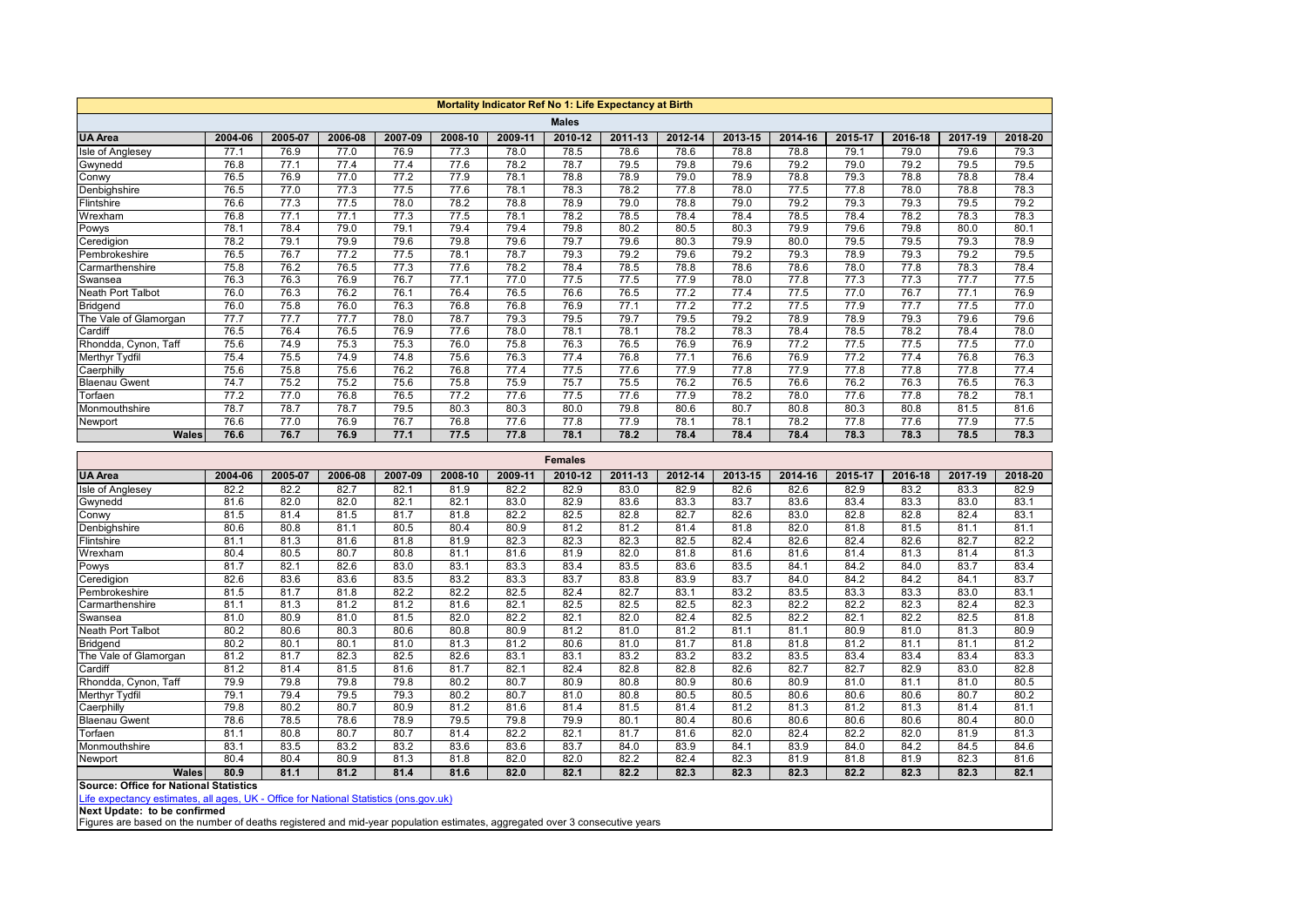<span id="page-2-0"></span>

| Mortality Indicator Ref No 2: Age Standardised Mortality Rates (ASMR)                                                                                                |                |                         |                |                |                                              |                |  |  |  |  |
|----------------------------------------------------------------------------------------------------------------------------------------------------------------------|----------------|-------------------------|----------------|----------------|----------------------------------------------|----------------|--|--|--|--|
| Table 1a: Deaths (numbers and rates) by area of usual residence (administrative areas), 2020 registrations                                                           |                |                         |                |                |                                              |                |  |  |  |  |
|                                                                                                                                                                      |                | <b>Number of Deaths</b> |                |                | Age-standardised mortality rate <sup>1</sup> |                |  |  |  |  |
| <b>UA Area</b>                                                                                                                                                       | <b>Persons</b> | <b>Males</b>            | <b>Females</b> | <b>Persons</b> | <b>Males</b>                                 | <b>Females</b> |  |  |  |  |
| <b>WALES</b>                                                                                                                                                         | 37,399.0       | 18,830.0                | 18,569.0       | 1114.6         | 1297.3                                       | 963.5          |  |  |  |  |
| Isle of Anglesey                                                                                                                                                     | 877.0          | 435.0                   | 442.0          | 952.3          | 1130.8                                       | 828.3          |  |  |  |  |
| Gwynedd                                                                                                                                                              | 1,428.0        | 723.0                   | 705.0          | 963.2          | 1130.8                                       | 811.9          |  |  |  |  |
| Conwy                                                                                                                                                                | 1,587.0        | 832.0                   | 755.0          | 918.2          | 1137.0                                       | 736.0          |  |  |  |  |
| Denbighshire                                                                                                                                                         | 1,338.0        | 680.0                   | 658.0          | 1238.0         | 1343.2                                       | 1127.8         |  |  |  |  |
| Flintshire                                                                                                                                                           | 1,765.0        | 882.0                   | 883.0          | 1103.4         | 1239.9                                       | 984.2          |  |  |  |  |
| Wrexham                                                                                                                                                              | 1,590.0        | 811.0                   | 779.0          | 1147.9         | 1268.0                                       | 1031.8         |  |  |  |  |
| Powys                                                                                                                                                                | 1,725.0        | 869.0                   | 856.0          | 947.7          | 1119.9                                       | 816.8          |  |  |  |  |
| Ceredigion                                                                                                                                                           | 877.0          | 451.0                   | 426.0          | 942.6          | 1117.2                                       | 787.8          |  |  |  |  |
| Pembrokeshire                                                                                                                                                        | 1,559.0        | 785.0                   | 774.0          | 939.1          | 1072.3                                       | 825.6          |  |  |  |  |
| Carmarthenshire                                                                                                                                                      | 2,404.0        | 1,239.0                 | 1,165.0        | 1061.7         | 1254.0                                       | 909.1          |  |  |  |  |
| Swansea                                                                                                                                                              | 3,009.0        | 1,492.0                 | 1,517.0        | 1197.9         | 1433.7                                       | 1021.5         |  |  |  |  |
| Neath Port Talbot                                                                                                                                                    | 1,902.0        | 952.0                   | 950.0          | 1286.9         | 1538.8                                       | 1098.8         |  |  |  |  |
| Bridgend                                                                                                                                                             | 1,878.0        | 946.0                   | 932.0          | 1277.6         | 1458.9                                       | 1120.4         |  |  |  |  |
| Vale of Glamorgan                                                                                                                                                    | 1,419.0        | 713.0                   | 706.0          | 994.9          | 1218.3                                       | 836.5          |  |  |  |  |
| Cardiff                                                                                                                                                              | 3,142.0        | 1,582.0                 | 1,560.0        | 1102.2         | 1350.7                                       | 916.3          |  |  |  |  |
| Rhondda, Cynon, Taff                                                                                                                                                 | 3,104.0        | 1,543.0                 | 1,561.0        | 1362.5         | 1539.5                                       | 1203.4         |  |  |  |  |
| <b>Merthyr Tydfil</b>                                                                                                                                                | 773.0          | 398.0                   | 375.0          | 1386.2         | 1603.5                                       | 1208.2         |  |  |  |  |
| Caerphilly                                                                                                                                                           | 2,122.0        | 1,066.0                 | 1,056.0        | 1234.7         | 1425.2                                       | 1086.0         |  |  |  |  |
| <b>Blaenau Gwent</b>                                                                                                                                                 | 978.0          | 476.0                   | 502.0          | 1407.6         | 1520.2                                       | 1292.1         |  |  |  |  |
| Torfaen                                                                                                                                                              | 1,165.0        | 569.0                   | 596.0          | 1175.4         | 1334.0                                       | 1044.6         |  |  |  |  |
| Monmouthshire                                                                                                                                                        | 1,058.0        | 539.0                   | 519.0          | 849.9          | 1008.7                                       | 722.4          |  |  |  |  |
| Newport                                                                                                                                                              | 1,699.0        | 847.0                   | 852.0          | 1240.8         | 1426.1                                       | 1084.6         |  |  |  |  |
| The age-standardised mortality rates are standardised to the 2013 European Standard Population, expressed per 100,000 population. Age-standardised rates are used to |                |                         |                |                |                                              |                |  |  |  |  |
| allow comparison between populations which may contain different proportions of people of different ages.                                                            |                |                         |                |                |                                              |                |  |  |  |  |

**Source: Office for National Statistics**

https://www.ons.gov.uk/peoplepopulationandcommunity/birthsdeathsandmarriages/deaths/datasets/deathsregisteredbyareaofusualresidenceenglandandwales

**Next Update: to be announced**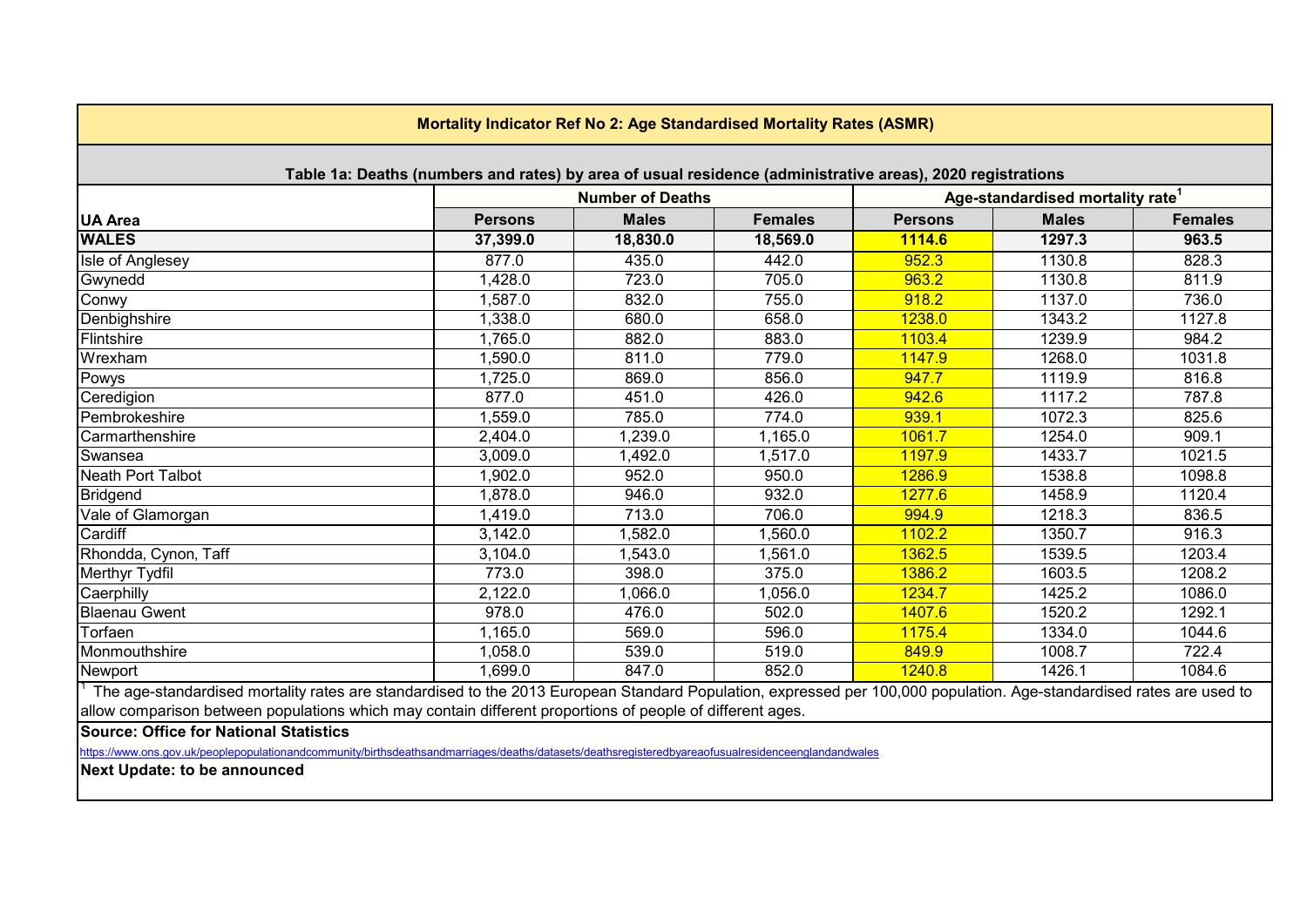<span id="page-3-0"></span>

|                                                                                                                                            | Mortality Indicator Ref No 3: Avoidable, Amenable and Preventable Mortality |             |                                   |             |                                   |                    |
|--------------------------------------------------------------------------------------------------------------------------------------------|-----------------------------------------------------------------------------|-------------|-----------------------------------|-------------|-----------------------------------|--------------------|
| Causes of death considered avoidable, amenable & preventable, European age-standardised rate (EASR) per 100,000, persons, Wales, 2018-2020 |                                                                             |             |                                   |             |                                   |                    |
|                                                                                                                                            | Avoidable                                                                   |             | <b>Treatable</b>                  |             |                                   | <b>Preventable</b> |
| Area of usual residence                                                                                                                    | <b>Deaths (annual</b><br>average)                                           | <b>EASR</b> | <b>Deaths (annual</b><br>average) | <b>EASR</b> | <b>Deaths (annual</b><br>average) | <b>EASR</b>        |
| <b>WALES</b>                                                                                                                               | 8,090.3                                                                     | 270.8       | 2,910.3                           | 97.1        | 5.180.0                           | 173.8              |
| Isle of Anglesey                                                                                                                           | 201.0                                                                       | 267.6       | 74.2                              | 96.9        | 126.8                             | 170.7              |
| Gwynedd                                                                                                                                    | 301.3                                                                       | 249.6       | 113.2                             | 93.1        | 188.2                             | 156.5              |
| Conwy                                                                                                                                      | 338.3                                                                       | 265.1       | 128.3                             | 98.9        | 210.0                             | 166.2              |
| Denbighshire                                                                                                                               | 289.7                                                                       | 287.4       | 107.7                             | 105.6       | 182.0                             | 181.8              |
| Flintshire                                                                                                                                 | 358.0                                                                       | 234.1       | 129.8                             | 84.5        | 228.2                             | 149.6              |
| Wrexham                                                                                                                                    | 348.0                                                                       | 272.3       | 124.7                             | 97.2        | 223.3                             | 175.2              |
| Powys                                                                                                                                      | 323.3                                                                       | 217.3       | 119.0                             | 76.8        | 204.3                             | 140.5              |
| Ceredigion                                                                                                                                 | 179.3                                                                       | 244.8       | 64.2                              | 84.4        | 115.2                             | 160.4              |
| Pembrokeshire                                                                                                                              | 312.3                                                                       | 231.3       | 117.8                             | 85.1        | 194.5                             | 146.2              |
| <b>I</b> Carmarthenshire                                                                                                                   | 515.3                                                                       | 262.2       | 186.0                             | 92.9        | 329.3                             | 169.3              |
| Swansea                                                                                                                                    | 638.0                                                                       | 293.4       | 217.7                             | 100.0       | 420.3                             | 193.4              |
| Neath Port Talbot                                                                                                                          | 442.3                                                                       | 318.1       | 159.0                             | 114.0       | 283.3                             | 204.1              |
| <b>Bridgend</b>                                                                                                                            | 415.7                                                                       | 300.4       | 145.5                             | 104.5       | 270.2                             | 195.9              |
| The Vale of Glamorgan                                                                                                                      | 306.3                                                                       | 236.3       | 117.8                             | 90.9        | 188.5                             | 145.4              |
| Cardiff                                                                                                                                    | 697.3                                                                       | 264.8       | 240.2                             | 91.4        | 457.2                             | 173.5              |
| Rhondda, Cynon, Taff                                                                                                                       | 697.3                                                                       | 315.7       | 235.7                             | 106.4       | 461.7                             | 209.3              |
| <b>Merthyr Tydfil</b>                                                                                                                      | 195.7                                                                       | 359.5       | 66.3                              | 122.2       | 129.3                             | 237.3              |
| Caerphilly                                                                                                                                 | 500.7                                                                       | 295.7       | 179.8                             | 106.1       | 320.8                             | 189.6              |
| <b>Blaenau Gwent</b>                                                                                                                       | 223.0                                                                       | 337.2       | 79.0                              | 119.5       | 144.0                             | 217.6              |
| Torfaen                                                                                                                                    | 244.7                                                                       | 276.1       | 92.5                              | 103.8       | 152.2                             | 172.3              |
| Monmouthshire                                                                                                                              | 182.7                                                                       | 180.8       | 65.0                              | 64.3        | 117.7                             | 116.5              |
| Newport                                                                                                                                    | 380.0                                                                       | 293.7       | 147.0                             | 113.2       | 233.0                             | 180.4              |

Avoidable, amenable & preventable mortality are classified according to ONS definitions;

**avoidable mortality** – deaths that are amenable, preventable or both, where each death is counted only once

**treatable mortality** - deaths that can be mainly avoided through timely and effective healthcare interventions, including secondary prevention and treatment

**preventable mortality** - deaths that can mainly be avoided through effective public health and primary prevention interventions

Deaths (annual averages) based on 2017-19 deaths divided by 3

**Source: Office for National Statistics**

<https://www.ons.gov.uk/peoplepopulationandcommunity/healthandsocialcare/causesofdeath/datasets/avoidablemortalitybylocalauthorityinenglandandwales> **Next Update: to be announced**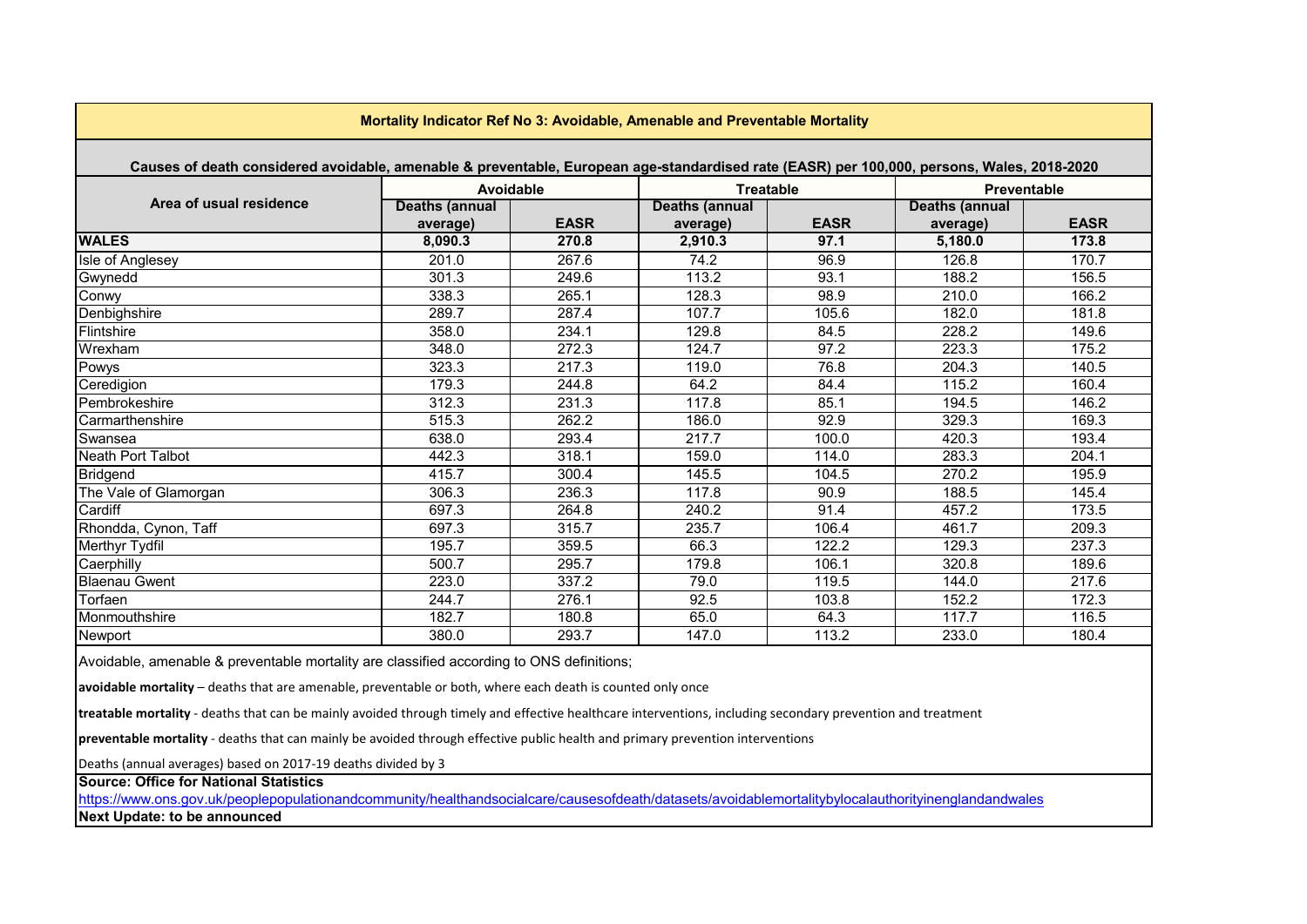<span id="page-4-0"></span>

|                       | <b>Mortality Indicator Ref No 4: Excess Winter Mortality Index (EWMI)</b> |         |             |         |         |         |         |         |         |         |         |  |
|-----------------------|---------------------------------------------------------------------------|---------|-------------|---------|---------|---------|---------|---------|---------|---------|---------|--|
| <b>Area Name</b>      | 2009-10                                                                   | 2010-11 | $2011 - 12$ | 2012-13 | 2013-14 | 2014-15 | 2015-16 | 2016-17 | 2017-18 | 2018-19 | 2019-20 |  |
| <b>Wales</b>          | 17.3                                                                      | 20.4    | 12.7        | 18.0    | 10.2    | 24.9    | 17.4    | 17.6    | 32.3    | 13.3    | 10.0    |  |
| Isle of Anglesey      | 28.2                                                                      | 35.5    |             | 14.1    | 16.7    | 28.2    | 9.0     |         | 46.1    | 14.0    | 6.9     |  |
| Gwynedd               | 14.6                                                                      | 11.3    | 23.1        | 24.0    | 6.2     | 35.1    | 17.5    | 6.5     | 41.8    | 10.6    | 10.5    |  |
| Conwy                 | 23.6                                                                      | 15.1    | 5.3         | 15.6    | 3.5     | 20.0    | 28.3    | 19.8    | 42.3    |         | 4.4     |  |
| Denbighshire          | 18.8                                                                      | 20.0    | 15.9        | 13.2    | 21.8    | 18.2    | 21.7    | 15.2    | 58.3    | 13.7    | 11.4    |  |
| Flintshire            | 25.7                                                                      | 21.3    | 15.2        | 27.5    | 14.8    | 24.4    | 15.4    | 17.9    | 26.1    | 10.6    | 7.4     |  |
| Wrexham               | 16.5                                                                      | 32.6    | 11.9        | 27.3    | 18.3    | 27.8    | 11.7    | 12.2    | 29.3    | 20.8    | 6.3     |  |
| Powys                 | 13.7                                                                      | 11.8    | 14.7        | 19.4    | 9.2     | 19.9    | 6.4     | 33.9    | 29.8    | 16.8    | 4.0     |  |
| Ceredigion            | 13.8                                                                      | 19.5    |             | 19.4    | 6.9     | 13.8    | 20.9    | 17.7    | 19.0    | 20.6    | 33.1    |  |
| Pembrokeshire         | 19.4                                                                      | 20.5    | 6.1         | 25.7    | 3.7     | 32.1    | 15.4    | 31.0    | 20.8    | 10.6    | 13.1    |  |
| Carmarthenshire       | 16.2                                                                      | 20.6    | 4.3         | 14.2    | 9.2     | 24.7    | 15.9    | 15.3    | 40.3    | 8.7     | 21.9    |  |
| Swansea               | 21.3                                                                      | 13.7    | 12.5        | 14.7    | 12.6    | 27.8    | 18.8    | 21.1    | 25.8    | 11.3    | 12.5    |  |
| Neath Port Talbot     | 22.8                                                                      | 32.7    | 7.5         | 18.5    | 1.6     | 20.6    | 24.4    | 9.7     | 34.5    | 6.5     | 16.4    |  |
| Bridgend              | 19.4                                                                      | 36.6    | 24.4        | 11.5    | 14.8    | 34.0    | 15.8    | 14.2    | 15.3    | 21.4    | 12.5    |  |
| The Vale of Glamorgan | 14.0                                                                      | 7.3     | 16.3        | 17.4    | 3.0     | 31.1    | 23.5    | 17.0    | 19.2    | 25.4    | 8.5     |  |
| Cardiff               | 16.0                                                                      | 25.0    | 18.9        | 14.9    | 8.6     | 18.5    | 19.0    | 21.4    | 32.9    | 12.8    |         |  |
| Rhondda Cynon Taf     | 11.5                                                                      | 12.3    | 10.0        | 17.5    | 4.5     | 20.8    | 16.0    | 11.9    | 35.8    | 19.4    | 7.2     |  |
| Merthyr Tydfil        |                                                                           | 14.8    | 19.8        | 33.2    | 2.7     | 24.2    | 15.9    | 22.2    | 30.2    | 9.1     |         |  |
| Caerphilly            | 23.2                                                                      | 29.2    | 12.3        | 15.9    | 20.8    | 27.6    | 24.6    | 26.7    | 28.7    | 10.7    | 18.2    |  |
| <b>Blaenau Gwent</b>  | 17.0                                                                      | 21.5    | 12.1        | 11.2    | 25.5    | 11.7    | 11.2    | 10.2    | 36.8    | 10.2    | 21.1    |  |
| Torfaen               | 18.7                                                                      | 21.7    | 16.3        | 19.1    |         | 39.8    | 14.9    | 25.7    | 37.3    | 19.7    | 13.6    |  |
| Monmouthshire         | 20.0                                                                      | 18.6    | 9.2         | 33.4    | 16.0    | 24.1    | 8.5     | 11.6    | 36.2    | 24.0    | 8.6     |  |
| Newport               | 2.1                                                                       | 15.0    | 30.7        | 9.4     | 12.1    | 27.3    | 18.5    | 18.5    | 35.6    | 6.5     | 8.3     |  |

**Source: Office for National Statistics**

**The EWM index cannot be calculated where the number of EWD's is equal to zero or where there are a negative number of excess winter deaths. Provisional 2020/21 Unitary Authority data not available from ONS**

<https://www.ons.gov.uk/peoplepopulationandcommunity/birthsdeathsandmarriages/deaths/datasets/excesswintermortalityinenglandandwalesreferencetables>

**Next Update: to be confirmed**

## **Method for calculating excess winter mortality**

**Excess deaths**

The ONS standard method defines the winter period as December to March, and compares the number of deaths that occurred in this winter period

with the average number of deaths occurring in the preceding August to November and the following April to July:

EWM = winter deaths – average non-winter deaths

This produces the number of excess winter deaths, which is then rounded to the nearest 10 for final data and to the nearest 100 for provisional data.

## **Excess winter mortality index**

The EWM index is calculated so that comparisons can be made between sexes, age groups and regions

and is calculated as the number of excess winter deaths divided by the average non-winter deaths:

EWM Index = (EWM / average non-winter deaths) x 100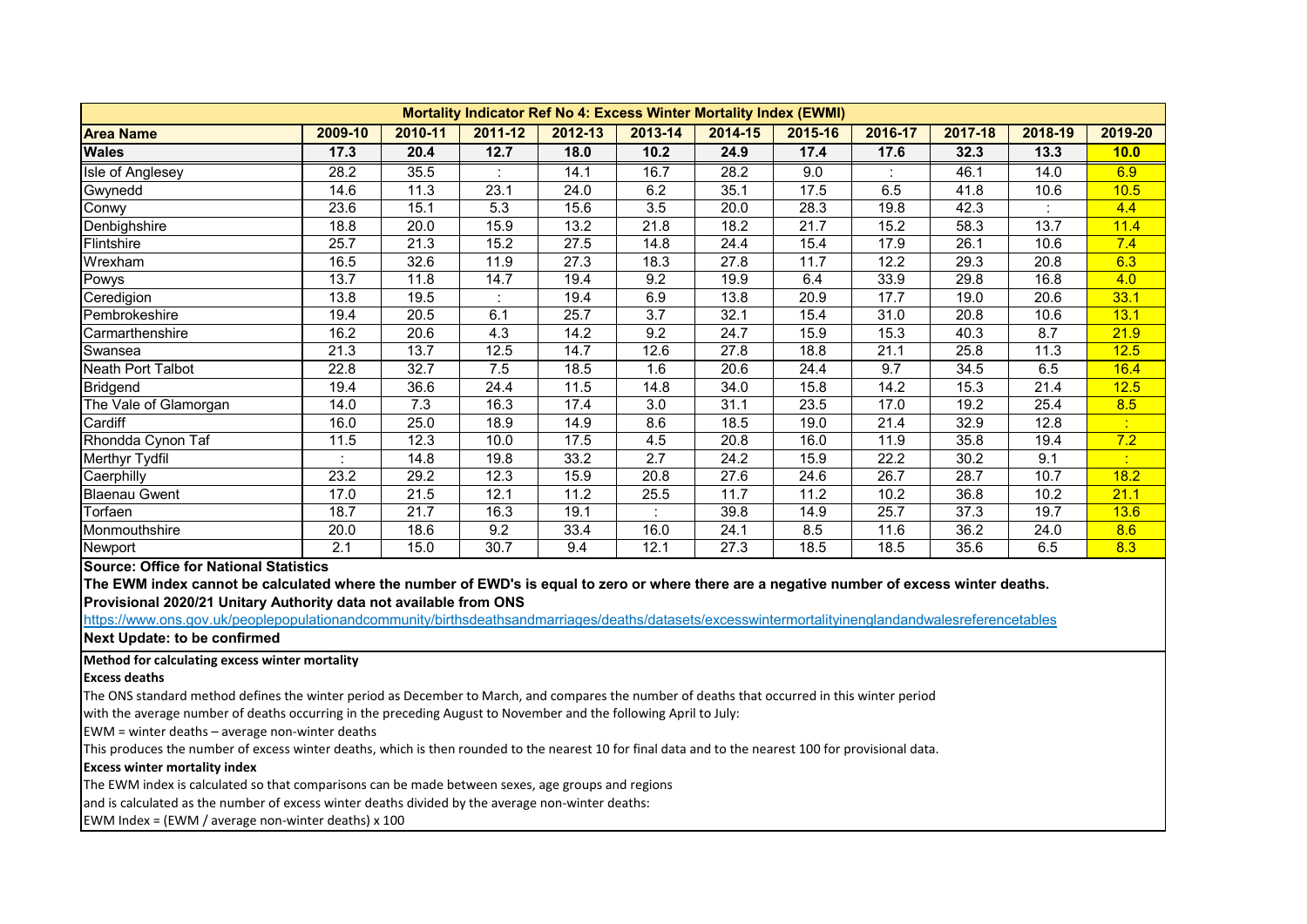<span id="page-5-0"></span>

| Mortality Indicator Ref No 5: Perinatal mortality deaths per 1,000 of still/live births                                                                                                                                                                                                                                                                                                                                                                                                                                     |                                                                     |                    |                  |          |            |        |                  |          |               |        |  |  |  |
|-----------------------------------------------------------------------------------------------------------------------------------------------------------------------------------------------------------------------------------------------------------------------------------------------------------------------------------------------------------------------------------------------------------------------------------------------------------------------------------------------------------------------------|---------------------------------------------------------------------|--------------------|------------------|----------|------------|--------|------------------|----------|---------------|--------|--|--|--|
|                                                                                                                                                                                                                                                                                                                                                                                                                                                                                                                             | Live births, stillbirths and infant mortality statistics, 2020      |                    |                  |          |            |        |                  |          |               |        |  |  |  |
|                                                                                                                                                                                                                                                                                                                                                                                                                                                                                                                             | <b>Numbers</b>                                                      |                    |                  |          |            |        |                  |          |               |        |  |  |  |
|                                                                                                                                                                                                                                                                                                                                                                                                                                                                                                                             | <b>Mortality Rates</b><br><b>Births</b><br><b>Deaths</b>            |                    |                  |          |            |        |                  |          |               |        |  |  |  |
| Area of usual residence                                                                                                                                                                                                                                                                                                                                                                                                                                                                                                     | Live births                                                         | <b>Stillbirths</b> | <b>Perinatal</b> | Neonatal | Post-natal | Infant | <b>Perinatal</b> | Neonatal | Post-neonatal | Infant |  |  |  |
| <b>WALES</b>                                                                                                                                                                                                                                                                                                                                                                                                                                                                                                                | 28,638                                                              | 127                | 190              | 86       | 35         | 121    | 6.6              | 3.0      | 1.2           | 4.2    |  |  |  |
| Aneurin Bevan                                                                                                                                                                                                                                                                                                                                                                                                                                                                                                               | 5,766                                                               | 18                 | 34               | 22       |            | 27     | 5.9              | 3.8u     | 0.9u          | 4.7    |  |  |  |
| Betsi Cadwaladr                                                                                                                                                                                                                                                                                                                                                                                                                                                                                                             | 6,177                                                               | 34                 | 43               |          |            | 24     | 6.9              | 2.4 u    | 1.5 u         | 3.9    |  |  |  |
| Cardiff and Vale                                                                                                                                                                                                                                                                                                                                                                                                                                                                                                            | 3.7 u<br>30<br>1.2 u<br>4,912<br>18 <sup>1</sup><br>19<br>6.<br>2.4 |                    |                  |          |            |        |                  |          |               |        |  |  |  |
| Cwm Taf Morgannwg                                                                                                                                                                                                                                                                                                                                                                                                                                                                                                           | 4,287                                                               | 23                 | 32               |          |            | 15     |                  | 3.0 u    |               | 3.5 u  |  |  |  |
| <b>Hywel Dda</b>                                                                                                                                                                                                                                                                                                                                                                                                                                                                                                            | 3,184                                                               |                    | 16               |          |            |        | 5.0 u            | 3.8u     | 1.6 u         | 5.3u   |  |  |  |
| Powys Teaching                                                                                                                                                                                                                                                                                                                                                                                                                                                                                                              | 1,022                                                               |                    |                  |          |            |        | 3.9u             |          |               | 2.9 u  |  |  |  |
| Swansea Bay                                                                                                                                                                                                                                                                                                                                                                                                                                                                                                                 | 3.290                                                               | 23                 | 31               |          |            |        |                  | 3.0      | 2.1 u         | 5.2u   |  |  |  |
| Note: Rates were not calculated where there were fewer than 3 deaths in a cell, denoted by (u). It is ONS practice not to calculate rates where there are fewer than 3 deaths in a cell, as rates based<br>on such low numbers are susceptible to inaccurate interpretation. Rates which are based on between 3 and 19 deaths are displayed in tables but are denoted by (u) as a warning to the user that<br>their reliability as a measure may be affected by the small number of events and " denotes data not available |                                                                     |                    |                  |          |            |        |                  |          |               |        |  |  |  |
| Perinatal deaths per 1,000 live births and stillbirths. Neonatal, postneonatal and infant deaths per 1,000 live births.                                                                                                                                                                                                                                                                                                                                                                                                     |                                                                     |                    |                  |          |            |        |                  |          |               |        |  |  |  |
| <b>Source: Office for National Statistics</b>                                                                                                                                                                                                                                                                                                                                                                                                                                                                               |                                                                     |                    |                  |          |            |        |                  |          |               |        |  |  |  |
| Deaths registered in England and Wales – infant mortality update - Office for National Statistics (ons.gov.uk)                                                                                                                                                                                                                                                                                                                                                                                                              |                                                                     |                    |                  |          |            |        |                  |          |               |        |  |  |  |
| Next Update: to be announced                                                                                                                                                                                                                                                                                                                                                                                                                                                                                                |                                                                     |                    |                  |          |            |        |                  |          |               |        |  |  |  |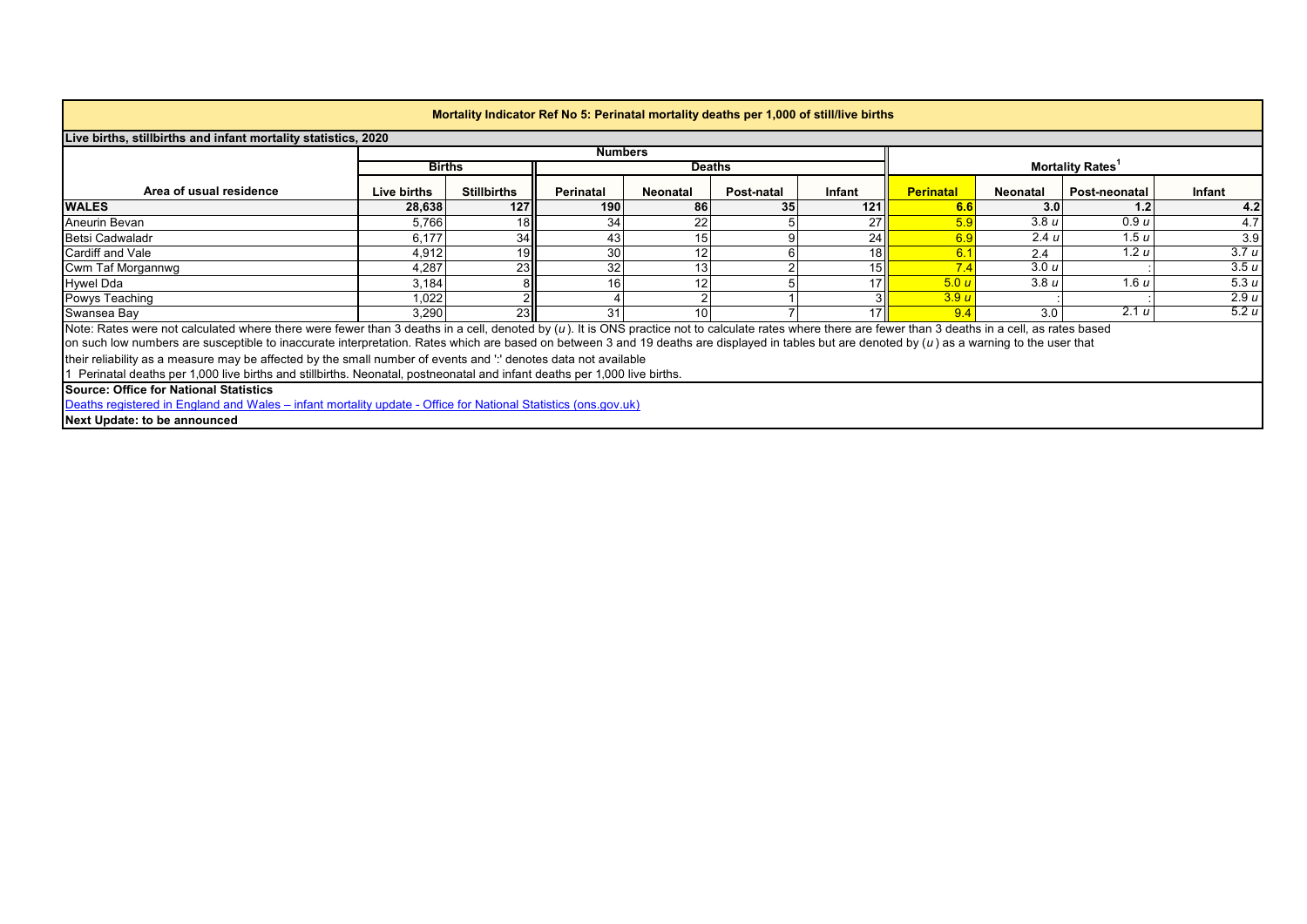<span id="page-6-0"></span>

| <b>Mortality Rate</b> |                |                                  |                |  |  |  |  |  |  |  |  |
|-----------------------|----------------|----------------------------------|----------------|--|--|--|--|--|--|--|--|
| Rolling               | Prince         | Princess Of                      | Royal          |  |  |  |  |  |  |  |  |
| Annual                | Charles        | Wales                            | Glamorgan      |  |  |  |  |  |  |  |  |
| Period                | Hospital       | Hospital                         | Hospital       |  |  |  |  |  |  |  |  |
| Dec-17                | 2.03%          | 2.39%                            | 1.81%          |  |  |  |  |  |  |  |  |
| Jan-18                | 2.03%          | 2.43%                            | 1.82%          |  |  |  |  |  |  |  |  |
| Feb-18                | 2.06%          | 2.46%                            | 1.85%          |  |  |  |  |  |  |  |  |
| Mar-18                | 2.10%          | 2.50%                            | 1.92%          |  |  |  |  |  |  |  |  |
| Apr-18                | 2.12%          | 2.54%                            | 1.93%          |  |  |  |  |  |  |  |  |
| May-18                | 2.10%          | 2.55%                            | 1.94%          |  |  |  |  |  |  |  |  |
| Jun-18                | 2.16%          | 2.54%                            | 1.93%          |  |  |  |  |  |  |  |  |
| Jul-18                | 2.15%          | 2.55%                            | 1.89%          |  |  |  |  |  |  |  |  |
| Aug-18                | 2.14%          | 2.50%                            | 1.88%          |  |  |  |  |  |  |  |  |
| Sep-18                | 2.13%          | 2.45%                            | 1.88%          |  |  |  |  |  |  |  |  |
| Oct-18                | 2.15%          | 2.42%                            | 1.86%          |  |  |  |  |  |  |  |  |
| <b>Nov-18</b>         | 2.18%          | 2.35%                            | 1.84%          |  |  |  |  |  |  |  |  |
| Dec-18                | 2.19%          | 2.31%                            | 1.88%          |  |  |  |  |  |  |  |  |
| Jan-19                | 2.13%          | 2.27%                            | 1.86%          |  |  |  |  |  |  |  |  |
| Feb-19                | 2.10%          | 2.21%                            | 1.86%          |  |  |  |  |  |  |  |  |
| Mar-19                | 2.01%          | 2.18%                            | 1.81%          |  |  |  |  |  |  |  |  |
| Apr-19                | 2.00%          | 2.17%                            | 1.80%          |  |  |  |  |  |  |  |  |
| May-19                | 2.00%          | 2.17%                            | 1.75%          |  |  |  |  |  |  |  |  |
| <u>Jun</u> -19        | 1.99%          | 2.18%                            | 1.78%          |  |  |  |  |  |  |  |  |
| Jul-19                | 2.04%          | 2.13%                            | 1.80%          |  |  |  |  |  |  |  |  |
| Aug-19                | 2.05%          | 2.14%                            | 1.83%          |  |  |  |  |  |  |  |  |
| Sep-19                | 2.05%          | 2.19%                            | 1.84%          |  |  |  |  |  |  |  |  |
| Oct-19                | 2.07%          | 2.20%                            | 1.89%          |  |  |  |  |  |  |  |  |
| Nov-19                | 2.06%          | 2.24%                            | 1.90%          |  |  |  |  |  |  |  |  |
| Dec-19                | 2.06%          | 2.28%                            | 1.89%          |  |  |  |  |  |  |  |  |
|                       |                | 2.34%                            | 1.90%          |  |  |  |  |  |  |  |  |
| $Jan-20$              | 2.07%          |                                  |                |  |  |  |  |  |  |  |  |
| Feb-20                | 2.06%<br>2.19% | 2.40%<br>2.46%                   | 1.88%<br>1.99% |  |  |  |  |  |  |  |  |
| Mar-20                |                |                                  |                |  |  |  |  |  |  |  |  |
| Apr-20                | 2.36%          | 2.57%                            | 2.24%          |  |  |  |  |  |  |  |  |
| $May-20$              | 2.49%          | 2.66%                            | 2.43%          |  |  |  |  |  |  |  |  |
| Jun-20                | 2.58%          | 2.75%                            | 2.60%          |  |  |  |  |  |  |  |  |
| $Jul-20$              | 2.58%          | 2.84%                            | 2.66%          |  |  |  |  |  |  |  |  |
| Aug-20                | 2.68%          | 2.99%                            | 2.75%          |  |  |  |  |  |  |  |  |
| Sep-20                | 2.80%          | 3.05%                            | 2.85%          |  |  |  |  |  |  |  |  |
| $Oct-20$              | 2.97%          | 3.29%                            | 3.13%          |  |  |  |  |  |  |  |  |
| Nov-20                | 3.29%          | 3.62%                            | 3.45%          |  |  |  |  |  |  |  |  |
| Dec-20                | 3.57%          | 3.93%                            | 3.92%          |  |  |  |  |  |  |  |  |
| Jan-21                | 4.02%          | 4.43%                            | 4.37%          |  |  |  |  |  |  |  |  |
| Feb-21                | 4.28%          | 4.65%                            | 4.67%          |  |  |  |  |  |  |  |  |
| Mar-21                | 4.22%          | 4.62%                            | 4.55%          |  |  |  |  |  |  |  |  |
| Apr-21                | 3.91%          | 4.32%                            | 4.05%          |  |  |  |  |  |  |  |  |
| $May-21$              | 3.77%          | 4.20%                            | 3.80%          |  |  |  |  |  |  |  |  |
| $Jun-21$              | 3.61%          | 4.06%                            | 3.53%          |  |  |  |  |  |  |  |  |
| $Jul-21$              | 3.66%          | 4.05%                            | 3.52%          |  |  |  |  |  |  |  |  |
| Aug-21                | 3.59%          | 3.95%                            | 3.52%          |  |  |  |  |  |  |  |  |
| Sep-21                | 3.52%          | 3.89%                            | 3.50%          |  |  |  |  |  |  |  |  |
| Oct-21                | 3.42%          | 3.76%                            | 3.34%          |  |  |  |  |  |  |  |  |
| Nov-21                | 3.19%          | 3.50%                            | 3.21%          |  |  |  |  |  |  |  |  |
| Dec-21                | 3.00%          | 3.27%                            | 2.97%          |  |  |  |  |  |  |  |  |
| Jan-22                | 2.74%          | 2.95%                            | 2.75%          |  |  |  |  |  |  |  |  |
| Feb-22                | 2.65%          | 2.83%                            | 2.66%          |  |  |  |  |  |  |  |  |
| Mar-22                | 2.66%          | 2.78%                            | 2.60%          |  |  |  |  |  |  |  |  |
| Apr-22                | 2.76%          | 2.85%                            | 2.63%          |  |  |  |  |  |  |  |  |
|                       |                | Source: CHKS (Cwm Taf Morgannwg) |                |  |  |  |  |  |  |  |  |

|                                                                               |            |     |   |   |   |    |   |   |   |   |          |        |   |           |  |     |     |   |   |   |   |   |        |    |   |   | <b>Crude Mortality Rate (rolling 12 months)</b> |     |        |   |   |   |   |   |   |  |  |  |   |
|-------------------------------------------------------------------------------|------------|-----|---|---|---|----|---|---|---|---|----------|--------|---|-----------|--|-----|-----|---|---|---|---|---|--------|----|---|---|-------------------------------------------------|-----|--------|---|---|---|---|---|---|--|--|--|---|
| 5.00%<br>4.50%<br>4.00%<br>3.50%<br>3.00%<br>2.50%<br>2.00%<br>1.50%<br>1.00% |            |     |   |   |   |    |   |   |   |   |          |        |   |           |  |     |     |   |   |   |   |   |        |    |   |   |                                                 |     |        |   |   |   |   |   |   |  |  |  |   |
| 0.50%<br>0.00%                                                                | <b>Dec</b> | - 등 | 윤 | š | ᡷ | ξŔ | Ĕ | ₹ | S | Õ | ş<br>്ട് | 줱<br>횩 | ŝ | χeν<br>ਟੈ |  | Aug | န္တ | ő | ş | ് | 희 | 훈 | 훈<br>ŝ | λg | 크 | Ξ | Aug                                             | န္တ | ő<br>۽ | ് | 희 | ٩ | ŝ | ჵ | ᆿ |  |  |  | ĕ |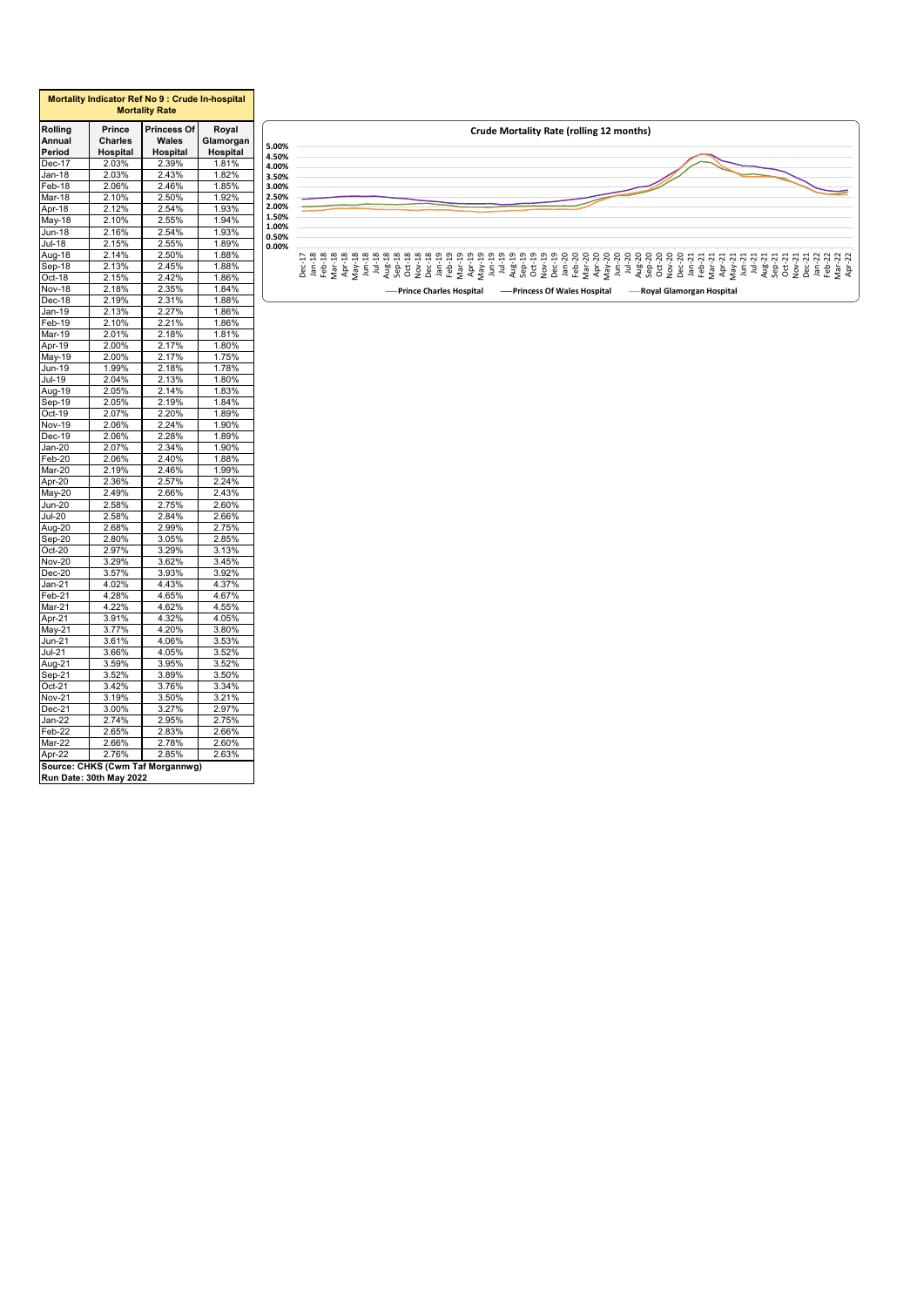## <span id="page-7-0"></span>**Mortality Indicator Ref No 10 : Rate of deaths in hospital within 30 days of emergency admission with a hip fracture (NoF) aged >64**

| Rolling 12 Month Period                    | Cwm Taf<br>Morgannwg |
|--------------------------------------------|----------------------|
| Dec-17                                     | 7.3%                 |
| Jan-18                                     |                      |
| Feb-18                                     | 7.2%<br>7.1%         |
| Mar-18                                     | 7.0%                 |
|                                            |                      |
| Apr-18                                     | 6.8%                 |
| May-18                                     | 6.8%                 |
| Jun-18                                     | 6.3%                 |
| Jul-18                                     | 6.3%                 |
| Aug-18                                     | 6.2%                 |
| Sep-18                                     | 5.5%                 |
| Oct-18                                     | 4.9%                 |
| Nov-18                                     | 4.8%                 |
| Dec-18                                     | 5.3%                 |
| Jan-19                                     | 5.0%                 |
| Feb-19                                     | 5.3%                 |
| Mar-19                                     | 5.6%                 |
| Apr-19                                     | 5.9%                 |
| May-19                                     | 5.5%                 |
| Jun-19                                     | 5.8%                 |
| Jul-19                                     | 5.9%                 |
| Aug-19                                     | 5.6%                 |
| Sep-19                                     | 6.1%                 |
| Oct-19                                     | 6.8%                 |
| Nov-19                                     | 6.5%                 |
| Dec-19                                     | 6.0%                 |
| Jan-20                                     | 6.3%                 |
| Feb-20                                     | 5.4%                 |
| Mar-20                                     | 4.7%                 |
| Apr-20                                     | 4.5%                 |
| May-20                                     | 4.9%                 |
| <b>Jun-20</b>                              | 4.8%                 |
| <b>Jul-20</b>                              | 5.1%                 |
| Aug-20                                     | 5.4%                 |
| Sep-20                                     | 5.0%                 |
| $Oct-20$                                   | 4.9%                 |
| Nov-20                                     | 4.6%                 |
| Dec-20                                     | 4.7%                 |
| Jan-21                                     | 5.1%                 |
| Feb-21                                     | 5.3%                 |
| Mar-21                                     | 5.6%                 |
| Apr-21                                     | 5.4%                 |
|                                            | 5.2%                 |
| May-21                                     | 5.2%                 |
| Jun-21<br>Jul-21                           |                      |
|                                            | 5.1%                 |
| Aug-21                                     | 4.9%                 |
| Sep-21                                     | 5.2%                 |
| Oct-21                                     | 4.6%                 |
|                                            | 4.9%                 |
| Nov-21                                     |                      |
| Dec-21<br>Source: CHKS (Cwm Taf Morgannwg) | 4.8%                 |

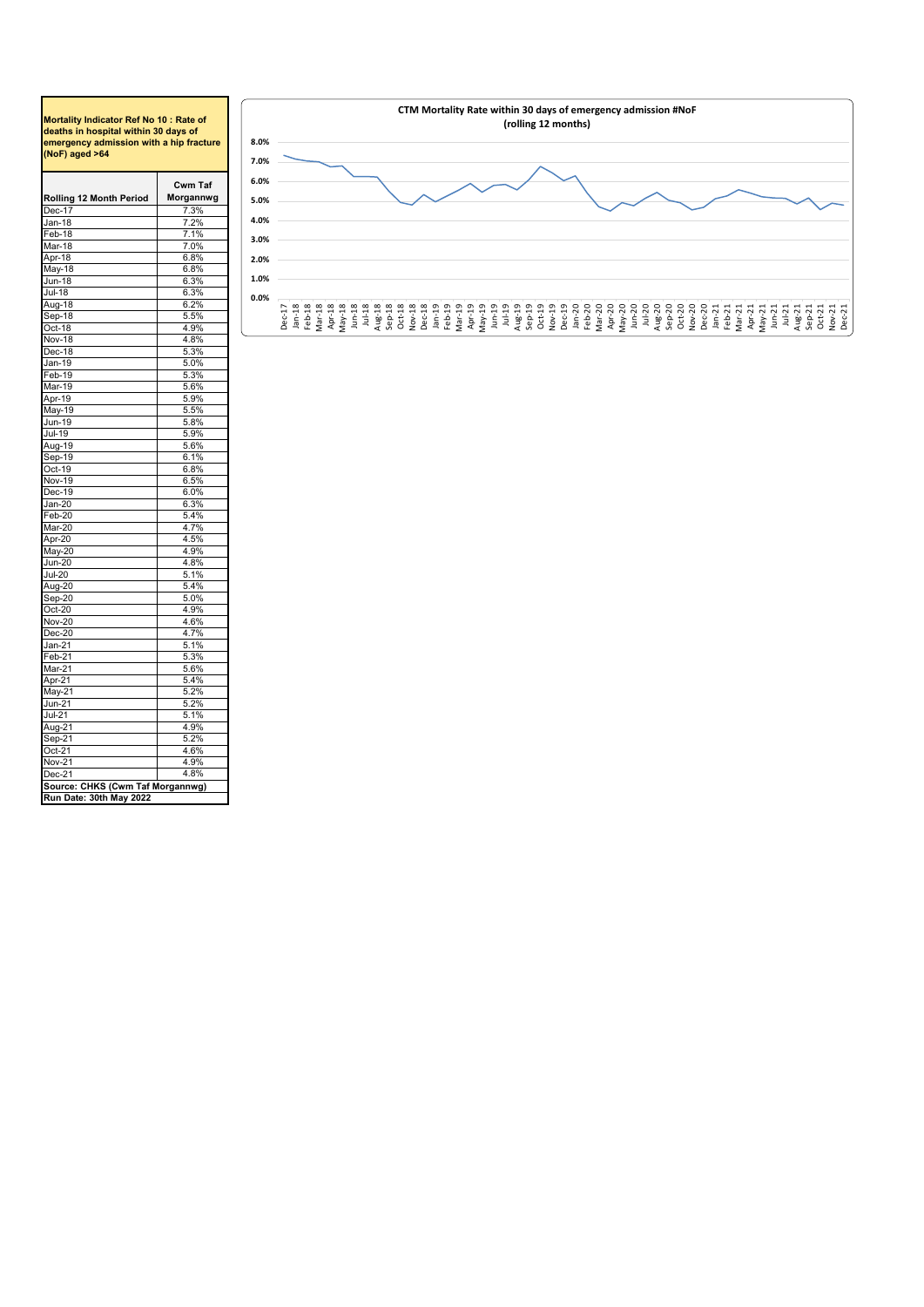<span id="page-8-0"></span>

| Mortality Indicator Ref No 11: Rate of<br>deaths in hospital within 30 days of<br>emergency admission with a heart attack<br>(MI) aged 35 to 74 |                             |  |  |  |  |  |  |  |  |
|-------------------------------------------------------------------------------------------------------------------------------------------------|-----------------------------|--|--|--|--|--|--|--|--|
| Rolling 12 Month Period                                                                                                                         | <b>Cwm Taf</b><br>Morgannwg |  |  |  |  |  |  |  |  |
| $Dec-17$                                                                                                                                        | 2.9%                        |  |  |  |  |  |  |  |  |
| Jan-18                                                                                                                                          | 2.9%                        |  |  |  |  |  |  |  |  |
| Feb-18                                                                                                                                          | 2.8%                        |  |  |  |  |  |  |  |  |
| Mar-18                                                                                                                                          | 2.8%                        |  |  |  |  |  |  |  |  |
| Apr-18                                                                                                                                          | 3.0%                        |  |  |  |  |  |  |  |  |
| May-18                                                                                                                                          | 2.9%                        |  |  |  |  |  |  |  |  |
| <u>Jun-18</u>                                                                                                                                   | 3.5%                        |  |  |  |  |  |  |  |  |
| Jul-18                                                                                                                                          | 3.5%                        |  |  |  |  |  |  |  |  |
| <u>Aug-</u> 18                                                                                                                                  | 3.2%                        |  |  |  |  |  |  |  |  |
| Sep-18                                                                                                                                          | 3.5%                        |  |  |  |  |  |  |  |  |
| Oct-18                                                                                                                                          | 3.1%                        |  |  |  |  |  |  |  |  |
| Nov-18                                                                                                                                          | 3.1%                        |  |  |  |  |  |  |  |  |
| Dec-18                                                                                                                                          | 2.5%<br>2.7%                |  |  |  |  |  |  |  |  |
| Jan-19<br>Feb-19                                                                                                                                | 3.0%                        |  |  |  |  |  |  |  |  |
| Mar-19                                                                                                                                          | 2.7%                        |  |  |  |  |  |  |  |  |
| Apr-19                                                                                                                                          | 2.1%                        |  |  |  |  |  |  |  |  |
| May-19                                                                                                                                          | 2.1%                        |  |  |  |  |  |  |  |  |
| Jun-19                                                                                                                                          | 1.6%                        |  |  |  |  |  |  |  |  |
| Jul-19                                                                                                                                          | 1.9%                        |  |  |  |  |  |  |  |  |
| Aug-19                                                                                                                                          | 1.9%                        |  |  |  |  |  |  |  |  |
| Sep-19                                                                                                                                          | 1.6%                        |  |  |  |  |  |  |  |  |
| Oct-19                                                                                                                                          | 1.6%                        |  |  |  |  |  |  |  |  |
| Nov-19                                                                                                                                          | 2.0%                        |  |  |  |  |  |  |  |  |
| Dec-19                                                                                                                                          | 2.4%                        |  |  |  |  |  |  |  |  |
| Jan-20                                                                                                                                          | 1.8%                        |  |  |  |  |  |  |  |  |
| Feb-20                                                                                                                                          | 1.4%                        |  |  |  |  |  |  |  |  |
| Mar-20                                                                                                                                          | 1.6%                        |  |  |  |  |  |  |  |  |
| Apr-20                                                                                                                                          | 2.2%                        |  |  |  |  |  |  |  |  |
| May-20                                                                                                                                          | 2.3%                        |  |  |  |  |  |  |  |  |
| Jun-20                                                                                                                                          | 2.9%                        |  |  |  |  |  |  |  |  |
| $Jul-20$                                                                                                                                        | 2.5%                        |  |  |  |  |  |  |  |  |
| Aug-20                                                                                                                                          | 3.0%                        |  |  |  |  |  |  |  |  |
| Sep-20                                                                                                                                          | 3.9%                        |  |  |  |  |  |  |  |  |
| $Oct-20$                                                                                                                                        | 3.4%                        |  |  |  |  |  |  |  |  |
| <b>Nov-20</b>                                                                                                                                   | 4.3%                        |  |  |  |  |  |  |  |  |
| $Dec-20$                                                                                                                                        | 3.9%                        |  |  |  |  |  |  |  |  |
| Jan-21                                                                                                                                          | 3.8%                        |  |  |  |  |  |  |  |  |
| Feb-21                                                                                                                                          | 3.7%                        |  |  |  |  |  |  |  |  |
| Mar-21<br>Apr-21                                                                                                                                | 4.1%<br>3.4%                |  |  |  |  |  |  |  |  |
|                                                                                                                                                 | 3.5%                        |  |  |  |  |  |  |  |  |
| May-21<br>Jun-21                                                                                                                                | 2.9%                        |  |  |  |  |  |  |  |  |
| Jul-21                                                                                                                                          | 2.9%                        |  |  |  |  |  |  |  |  |
| Aug-21                                                                                                                                          | 2.5%                        |  |  |  |  |  |  |  |  |
| Sep-21                                                                                                                                          | 1.9%                        |  |  |  |  |  |  |  |  |
| $Oct-21$                                                                                                                                        | 1.9%                        |  |  |  |  |  |  |  |  |
| Nov-21                                                                                                                                          | 1.2%                        |  |  |  |  |  |  |  |  |
| Dec-21                                                                                                                                          | 1.4%                        |  |  |  |  |  |  |  |  |
| Source: CHKS (Cwm Taf Morgannwg)                                                                                                                |                             |  |  |  |  |  |  |  |  |
| Run Date: 30th May 2022                                                                                                                         |                             |  |  |  |  |  |  |  |  |
|                                                                                                                                                 |                             |  |  |  |  |  |  |  |  |

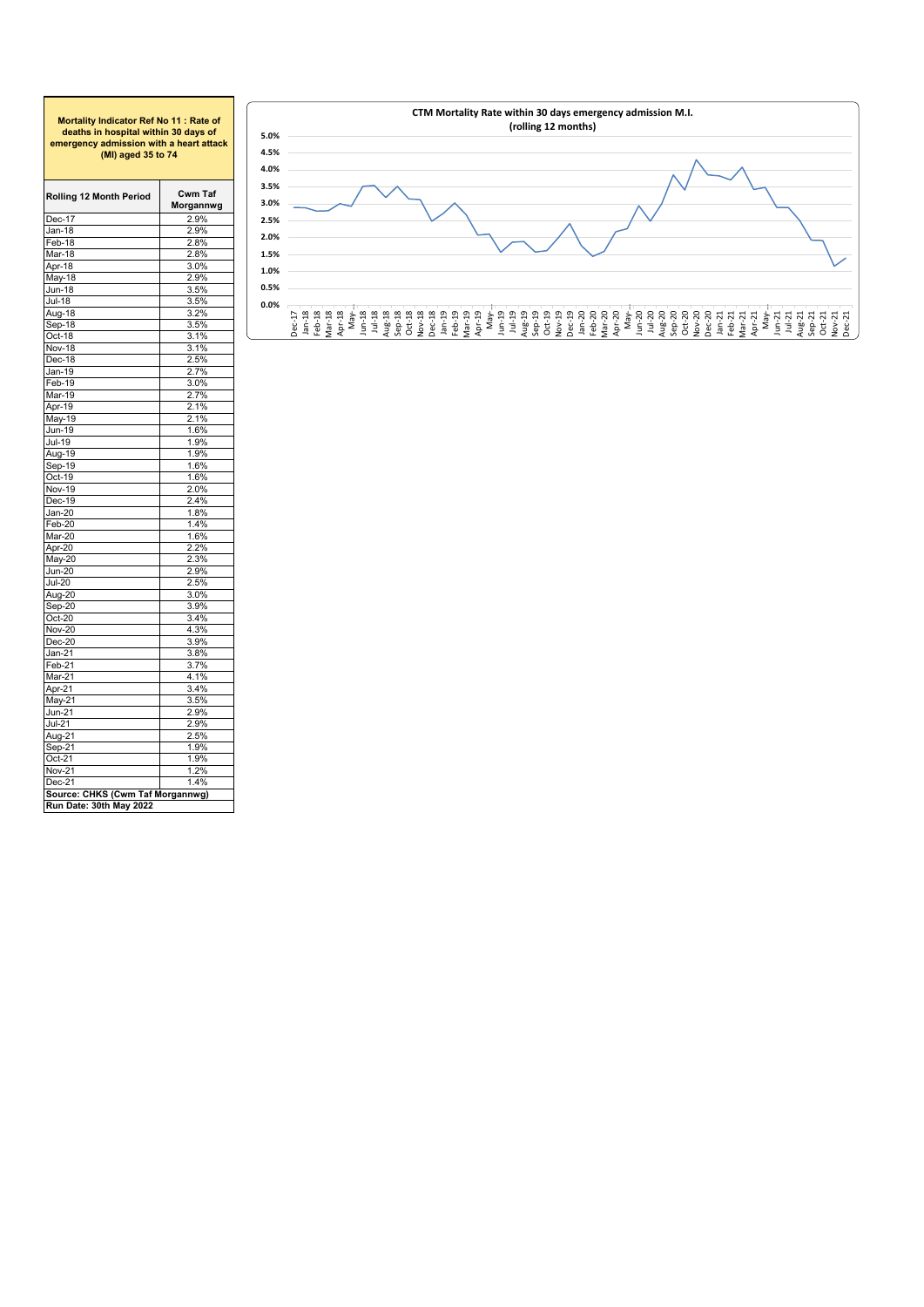| Mortality Indicator Ref No 12: Rate of<br>deaths in hospital within 30 days of<br>emergency admission for a stroke |                      |  |  |  |  |  |  |  |  |
|--------------------------------------------------------------------------------------------------------------------|----------------------|--|--|--|--|--|--|--|--|
| Rolling 12 Month Period                                                                                            | Cwm Taf<br>Morgannwg |  |  |  |  |  |  |  |  |
| Dec-17                                                                                                             | 10.2%                |  |  |  |  |  |  |  |  |
| Jan-18                                                                                                             | 10.8%                |  |  |  |  |  |  |  |  |
| Feb-18                                                                                                             | 10.9%                |  |  |  |  |  |  |  |  |
| Mar-18                                                                                                             | 11.4%                |  |  |  |  |  |  |  |  |
| Apr-18                                                                                                             | 12.8%                |  |  |  |  |  |  |  |  |
| May-18                                                                                                             | 12.9%                |  |  |  |  |  |  |  |  |
| Jun-18                                                                                                             | 13.7%                |  |  |  |  |  |  |  |  |
| <b>Jul-18</b>                                                                                                      | 14.2%                |  |  |  |  |  |  |  |  |
| Aug-18                                                                                                             | 14.1%                |  |  |  |  |  |  |  |  |
| Sep-18                                                                                                             | 14.4%                |  |  |  |  |  |  |  |  |
| Oct-18                                                                                                             | 14.3%                |  |  |  |  |  |  |  |  |
| <b>Nov-18</b>                                                                                                      | 14.5%                |  |  |  |  |  |  |  |  |
| Dec-18                                                                                                             | 15.0%                |  |  |  |  |  |  |  |  |
| Jan-19                                                                                                             | 14.8%                |  |  |  |  |  |  |  |  |
| Feb-19                                                                                                             | 15.0%                |  |  |  |  |  |  |  |  |
| Mar-19                                                                                                             | 14.1%                |  |  |  |  |  |  |  |  |
| Apr-19                                                                                                             | 12.4%                |  |  |  |  |  |  |  |  |
| May-19                                                                                                             | 12.1%                |  |  |  |  |  |  |  |  |
| <u>Jun</u> -19                                                                                                     | 11.4%                |  |  |  |  |  |  |  |  |
| Jul-19                                                                                                             | 10.8%                |  |  |  |  |  |  |  |  |
| Aug-19                                                                                                             | 11.2%                |  |  |  |  |  |  |  |  |
|                                                                                                                    | 11.5%                |  |  |  |  |  |  |  |  |
| Sep-19                                                                                                             |                      |  |  |  |  |  |  |  |  |
| Oct-19                                                                                                             | 11.5%                |  |  |  |  |  |  |  |  |
| <b>Nov-19</b>                                                                                                      | 11.2%                |  |  |  |  |  |  |  |  |
| Dec-19                                                                                                             | 10.8%                |  |  |  |  |  |  |  |  |
| $Jan-20$                                                                                                           | 10.5%                |  |  |  |  |  |  |  |  |
| Feb-20                                                                                                             | 10.7%                |  |  |  |  |  |  |  |  |
| Mar-20                                                                                                             | 10.6%                |  |  |  |  |  |  |  |  |
| Apr-20                                                                                                             | 11.2%                |  |  |  |  |  |  |  |  |
| May-20                                                                                                             | 11.6%                |  |  |  |  |  |  |  |  |
| <b>Jun-20</b>                                                                                                      | 11.4%                |  |  |  |  |  |  |  |  |
| <b>Jul-20</b>                                                                                                      | 11.3%                |  |  |  |  |  |  |  |  |
| Aug-20                                                                                                             | 11.9%                |  |  |  |  |  |  |  |  |
| Sep-20                                                                                                             | 11.3%                |  |  |  |  |  |  |  |  |
| $Oct-20$                                                                                                           | 12.3%                |  |  |  |  |  |  |  |  |
| <b>Nov-20</b>                                                                                                      | 12.8%                |  |  |  |  |  |  |  |  |
| Dec-20                                                                                                             | 13.6%                |  |  |  |  |  |  |  |  |
| Jan-21                                                                                                             | 14.6%                |  |  |  |  |  |  |  |  |
| Feb-21                                                                                                             | 14.5%                |  |  |  |  |  |  |  |  |
| Mar-21                                                                                                             | 14.7%                |  |  |  |  |  |  |  |  |
| Apr-21                                                                                                             | 14.4%                |  |  |  |  |  |  |  |  |
| May-21                                                                                                             | 14.4%                |  |  |  |  |  |  |  |  |
| <b>Jun-21</b>                                                                                                      | 14.7%                |  |  |  |  |  |  |  |  |
| $Jul-21$                                                                                                           | 15.0%                |  |  |  |  |  |  |  |  |
| Aug-21                                                                                                             | 14.1%                |  |  |  |  |  |  |  |  |
| Sep-21                                                                                                             | 14.0%                |  |  |  |  |  |  |  |  |
| Oct-21                                                                                                             | 12.8%                |  |  |  |  |  |  |  |  |
| <b>Nov-21</b>                                                                                                      | 12.2%                |  |  |  |  |  |  |  |  |
| Dec-21                                                                                                             | 11.0%                |  |  |  |  |  |  |  |  |
| Source: CHKS (Cwm Taf Morgannwg)                                                                                   |                      |  |  |  |  |  |  |  |  |
| Run Date: 30th May 2022                                                                                            |                      |  |  |  |  |  |  |  |  |

<span id="page-9-0"></span>Г

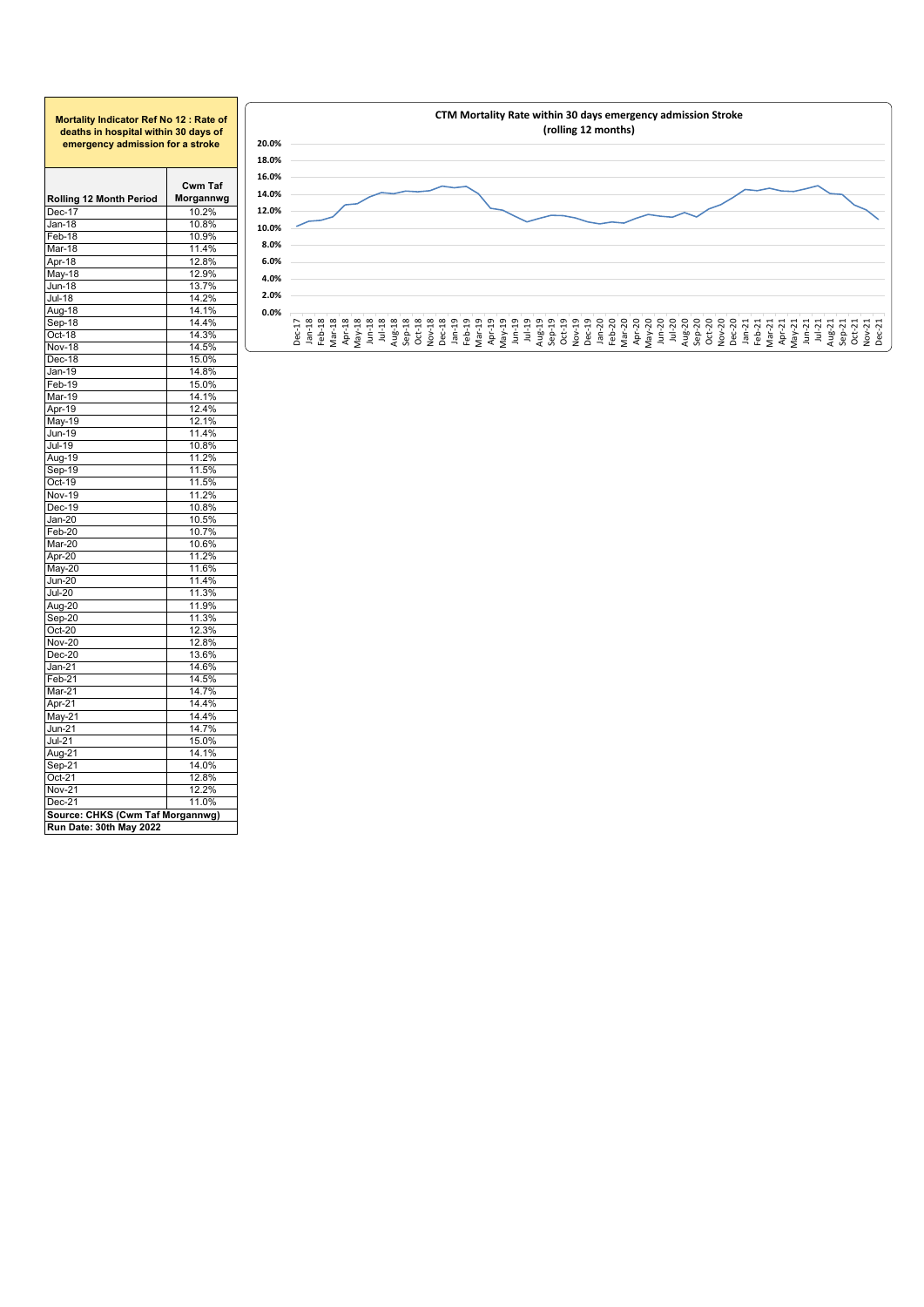<span id="page-10-0"></span>**Rolling 12 Month Period Cwm Taf Morgannwg** Dec-17 0.05% Jan-18 0.06% Feb-18 0.05% Mar-18 0.05% Apr-18 0.05% May-18 0.05% Jun-18 0.06%  $\frac{0.05\%}{0.04\%}$ Aug-18 0.04%<br>Sep-18 0.03% Sep-18 0.03%<br>
Oct-18 0.03% Oct-18<br>Nov-18 Nov-18 0.03%<br>Dec-18 0.03% Dec-18 0.03%<br>Jan-19 0.01%  $\frac{0.01\%}{0.01\%}$ Feb-19 0.01%<br>Mar-19 0.01% Mar-19 0.01%<br>Apr-19 0.01% Apr-19 0.01%<br>May-19 0.01% May-19 0.01%<br>
Jun-19 0.00%  $\overline{\frac{Jun-19}{Jul-19}}$  $\frac{0.03\%}{0.03\%}$ Aug-19 Sep-19 0.03% Oct-19 0.03% Nov-19 0.03% Dec-19 0.03% Jan-20 0.03% Feb-20 0.04% Mar-20 0.05% Apr-20 0.05% May-20 0.08% Jun-20 0.09% Jul-20 0.05% Aug-20 0.05% Sep-20 0.06%<br>Oct-20 0.07%  $0.07%$ Nov-20 0.08% Dec-20 0.09% Jan-21 0.11%<br>
Feb-21 0.07%  $Feb-21$ Mar-21 0.07% Apr-21 0.06% May-21 0.10% Jun-21 0.09% 0.08% Aug-21 0.08%<br>
Sep-21 0.07%  $Sep-21$ Oct-21 0.07% Nov-21 0.10% Dec-21 0.10% **Mortality Indicator Ref No 14 : Rate of deaths in hospital within 30 days of elective surgery Source: CHKS (Cwm Taf Morgannwg) Run Date: 30th May 2022**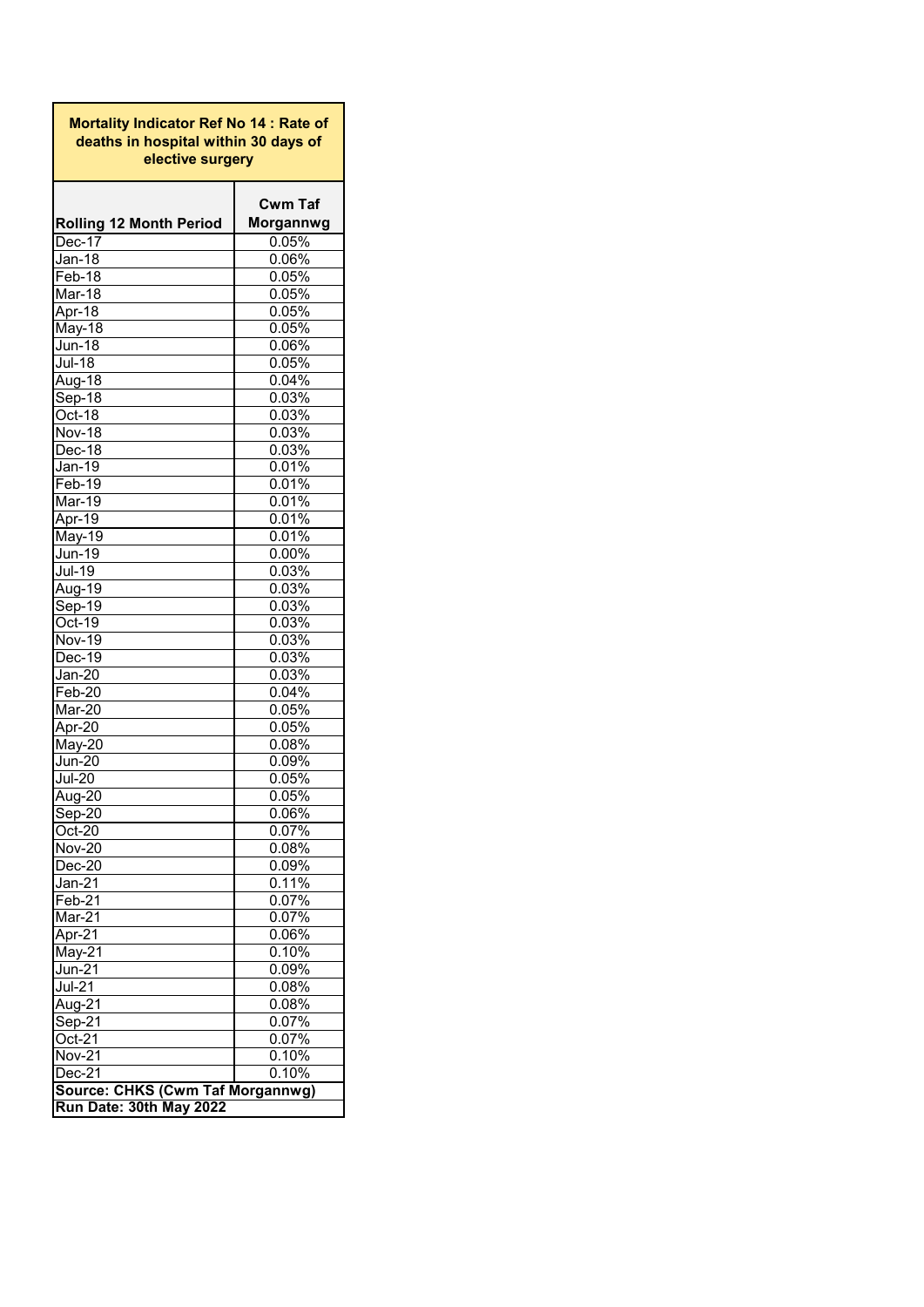<span id="page-11-0"></span>**Mortality Indicator Ref No 15 : Rate of deaths in hospital within 30 days of nonelective surgery**

|                                  | <b>Cwm Taf</b> |
|----------------------------------|----------------|
| <b>Rolling 12 Month Period</b>   | Morgannwg      |
| Dec-17                           | 1.35%          |
| <b>Jan-18</b>                    | 1.39%          |
| Feb-18                           | 1.39%          |
| Mar-18                           | 1.36%          |
| Apr-18                           | 1.35%          |
| May-18                           | 1.34%          |
| <b>Jun-18</b>                    | 1.34%          |
| <b>Jul-18</b>                    | 1.33%          |
| Aug-18                           | 1.33%          |
| Sep-18                           | 1.27%          |
| Oct-18                           | 1.21%          |
| <b>Nov-18</b>                    | 1.14%          |
| Dec-18                           | 1.13%          |
| <b>Jan-19</b>                    | 1.16%          |
| Feb-19                           | 1.15%          |
| Mar-19                           | 1.21%          |
| Apr-19                           | 1.24%          |
| May-19                           | 1.27%          |
| Jun-19                           | 1.28%          |
| <b>Jul-19</b>                    | 1.33%          |
| Aug-19                           | 1.35%          |
| Sep-19                           | 1.32%          |
| Oct-19                           | 1.39%          |
| <b>Nov-19</b>                    | 1.40%          |
| Dec-19                           | 1.38%          |
| $Jan-20$                         | 1.35%          |
| Feb-20                           | 1.30%          |
| Mar-20                           | 1.21%          |
| Apr-20                           | 1.18%          |
| May-20                           | 1.17%          |
| <b>Jun-20</b>                    | 1.19%          |
| <b>Jul-20</b>                    | 1.15%          |
| Aug-20                           | 1.14%          |
| Sep-20                           | 1.19%          |
| Oct-20                           | 1.16%          |
| <b>Nov-20</b>                    | 1.19%          |
| $Dec-20$                         | 1.30%          |
| $Jan-21$                         | 1.29%          |
| Feb-21                           | 1.36%          |
| Mar-21                           | 1.45%          |
| Apr-21                           | 1.34%          |
| May-21                           | 1.25%          |
| $Jun-21$                         | 1.24%          |
| $Jul-21$                         | 1.30%          |
| Aug- $2\overline{1}$             | 1.32%          |
| Sep-21                           | 1.30%          |
| Oct-21                           | 1.24%          |
| <b>Nov-21</b>                    | 1.27%          |
| Dec-21                           | 1.17%          |
| Source: CHKS (Cwm Taf Morgannwg) |                |
| Run Date: 30th May 2022          |                |
|                                  |                |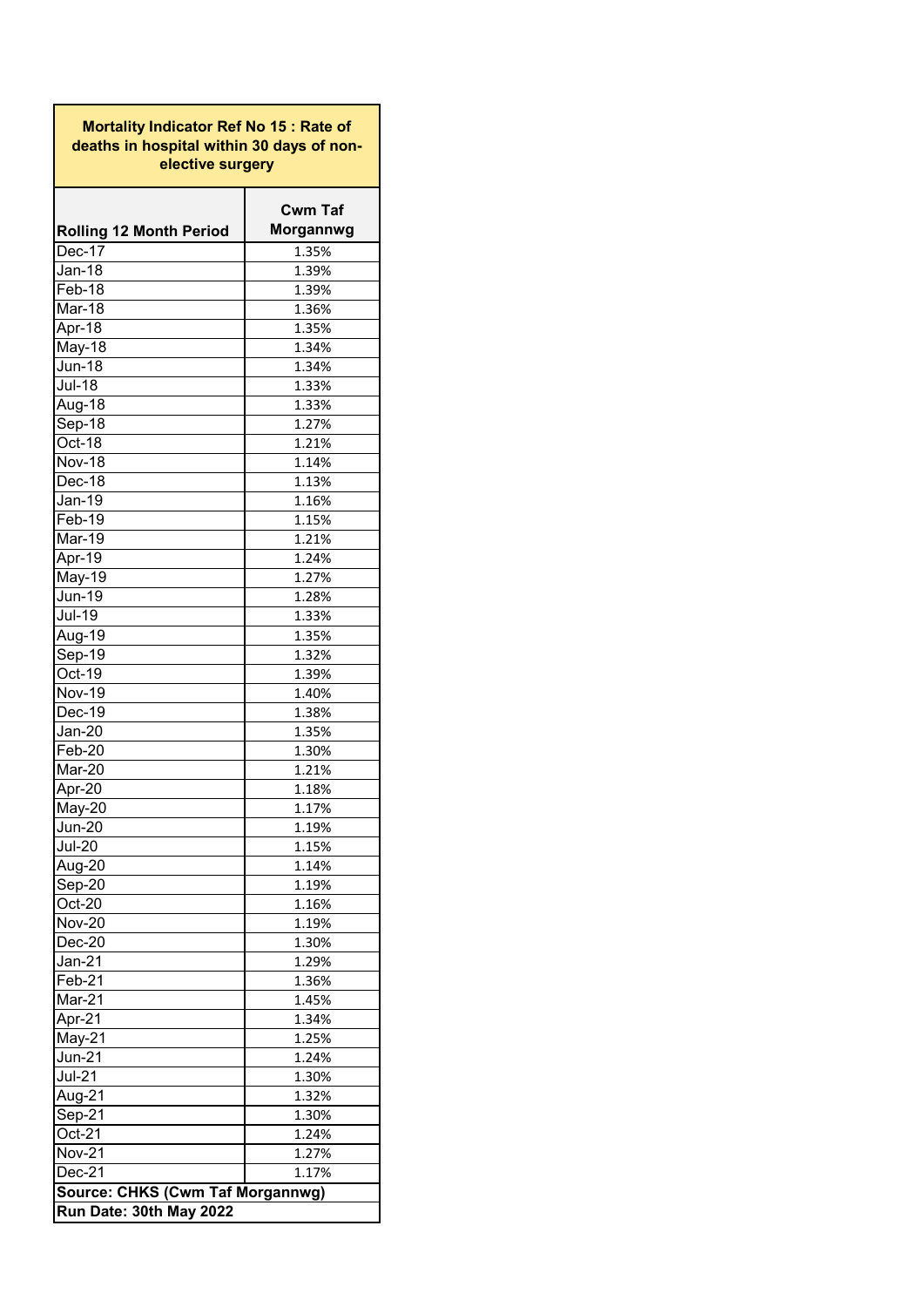| <b>Accident &amp; Emergency (Major Units) Crude Mortality Rates</b> |                                          |                                             |                                              |  |  |  |  |  |
|---------------------------------------------------------------------|------------------------------------------|---------------------------------------------|----------------------------------------------|--|--|--|--|--|
| Deaths per 10,000 Attendances                                       |                                          |                                             |                                              |  |  |  |  |  |
| <b>Rolling Annual</b><br><b>Period</b>                              | <b>Prince Charles</b><br><b>Hospital</b> | <b>Princess Of</b><br><b>Wales Hospital</b> | <b>Royal</b><br>Glamorgan<br><b>Hospital</b> |  |  |  |  |  |
| Apr-2019                                                            | 16.1                                     | 15.8                                        | 13.5                                         |  |  |  |  |  |
| May-2019                                                            | 15.1                                     | 16.7                                        | 13.2                                         |  |  |  |  |  |
| Jun-2019                                                            | 15.5                                     | 17.2                                        | 13.2                                         |  |  |  |  |  |
| <b>Jul-2019</b>                                                     | 16.0                                     | 16.8                                        | 12.4                                         |  |  |  |  |  |
| Aug-2019                                                            | 17.2                                     | 16.0                                        | 12.9                                         |  |  |  |  |  |
| Sep-2019                                                            | 17.8                                     | 15.9                                        | 13.0                                         |  |  |  |  |  |
| Oct-2019                                                            | 18.0                                     | 16.7                                        | 12.7                                         |  |  |  |  |  |
| <b>Nov-2019</b>                                                     | 17.5                                     | 15.6                                        | 12.5                                         |  |  |  |  |  |
| Dec-2019                                                            | 17.5                                     | 15.5                                        | 13.0                                         |  |  |  |  |  |
| Jan-2020                                                            | 17.7                                     | 15.6                                        | 13.5                                         |  |  |  |  |  |
| Feb-2020                                                            | 16.2                                     | 14.9                                        | 12.0                                         |  |  |  |  |  |
| Mar-2020                                                            | 17.3                                     | 15.5                                        | 12.4                                         |  |  |  |  |  |
| Apr-2020                                                            | 17.8                                     | 15.8                                        | 13.2                                         |  |  |  |  |  |
| May-2020                                                            | 18.5                                     | 16.4                                        | 13.5                                         |  |  |  |  |  |
| Jun-2020                                                            | 18.5                                     | 16.8                                        | 13.1                                         |  |  |  |  |  |
| <b>Jul-2020</b>                                                     | 17.7                                     | 17.3                                        | 13.8                                         |  |  |  |  |  |
| Aug-2020                                                            | 17.0                                     | 17.5                                        | 13.0                                         |  |  |  |  |  |
| Sep-2020                                                            | 16.7                                     | 17.4                                        | 12.5                                         |  |  |  |  |  |
| Oct-2020                                                            | 18.3                                     | 17.6                                        | 13.4                                         |  |  |  |  |  |
| Nov-2020                                                            | 19.5                                     | 19.3                                        | 14.1                                         |  |  |  |  |  |
| Dec-2020                                                            | 20.2                                     | 21.2                                        | 14.8                                         |  |  |  |  |  |
| Jan-2021                                                            | 21.7                                     | 23.2                                        | 15.2                                         |  |  |  |  |  |
| Feb-2021                                                            | 22.4                                     | 23.2                                        | 16.5                                         |  |  |  |  |  |
| Mar-2021                                                            | 21.9                                     | 21.4                                        | 14.7                                         |  |  |  |  |  |
| Apr-2021                                                            | 20.5                                     | 21.0                                        | 14.0                                         |  |  |  |  |  |
| May-2021                                                            | 20.1                                     | 19.7                                        | 13.5                                         |  |  |  |  |  |
| Jun-2021                                                            | 20.0                                     | 18.1                                        | 13.7                                         |  |  |  |  |  |
| <b>Jul-2021</b>                                                     | 21.0                                     | 18.4                                        | 13.6                                         |  |  |  |  |  |
| Aug-2021                                                            | 20.6                                     | 18.6                                        | 13.9                                         |  |  |  |  |  |
| Sep-2021                                                            | 21.3                                     | 18.3                                        | 14.2                                         |  |  |  |  |  |
| Oct-2021                                                            | 21.0                                     | 16.6                                        | 14.4                                         |  |  |  |  |  |
| Nov-2021                                                            | 19.6                                     | 14.6                                        | 14.4                                         |  |  |  |  |  |
| Dec-2021                                                            | 20.7                                     | 13.2                                        | 13.4                                         |  |  |  |  |  |
| Jan-2022                                                            | 19.8                                     | 11.9                                        | 12.6                                         |  |  |  |  |  |
| Feb-2022                                                            | 19.9                                     | 12.4                                        | 13.1                                         |  |  |  |  |  |
| Mar-2022                                                            | 19.4                                     | 13.5                                        | 13.0                                         |  |  |  |  |  |
| Apr-2022                                                            | 20.9                                     | 13.7                                        | 13.7                                         |  |  |  |  |  |
| <b>Source: Cwm Taf Morgannwg</b>                                    |                                          |                                             |                                              |  |  |  |  |  |
| Run Date: 30th May 2022                                             |                                          |                                             |                                              |  |  |  |  |  |

٦

<span id="page-12-0"></span>Г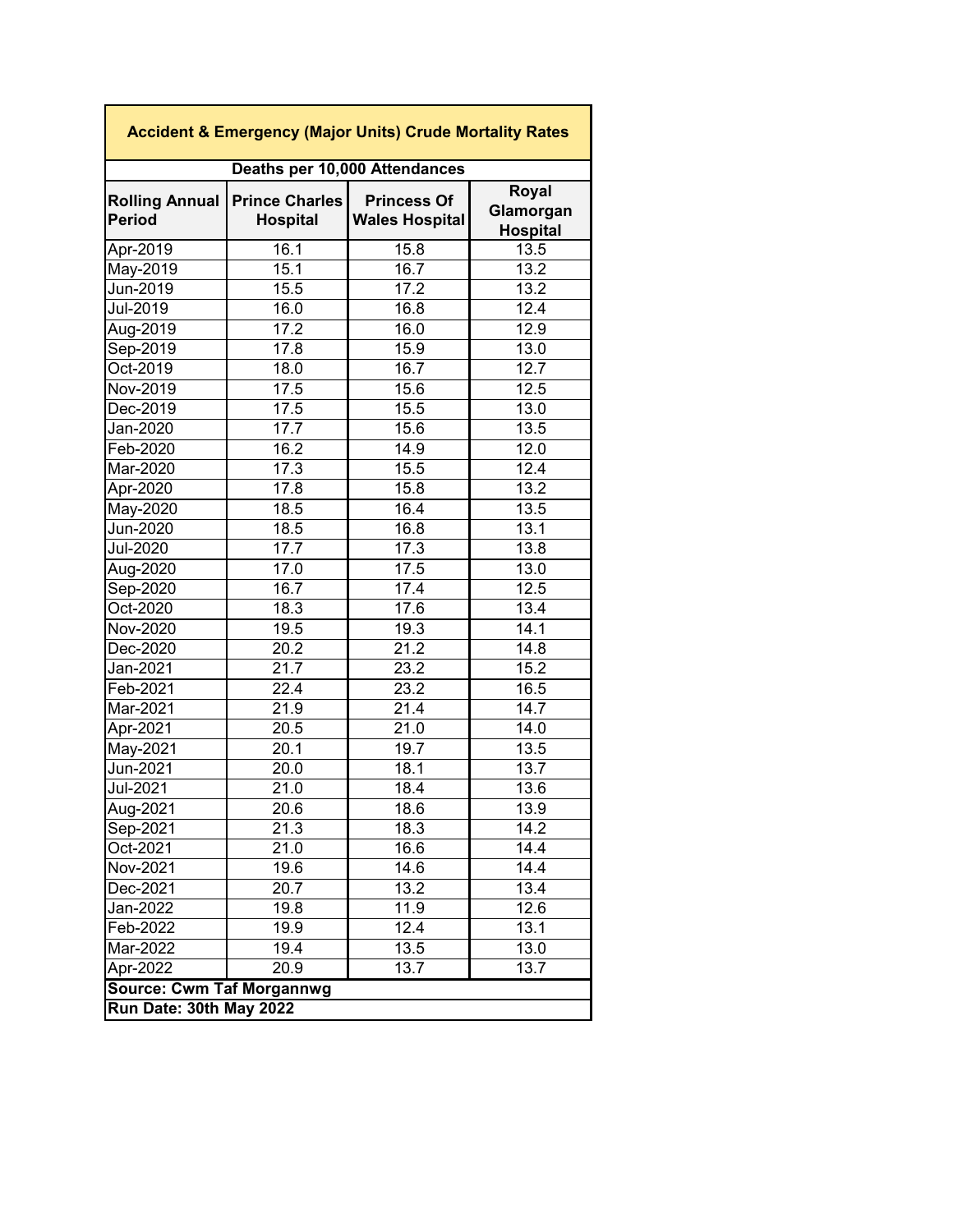<span id="page-13-0"></span>

| <b>Mortality Indicator Ref No 17: % Clinical Coding</b><br><b>Completeness</b> |                          |  |  |  |  |  |  |
|--------------------------------------------------------------------------------|--------------------------|--|--|--|--|--|--|
|                                                                                | <b>Cwm Taf Morgannwg</b> |  |  |  |  |  |  |
| <b>Rolling Annual Period</b>                                                   | $\%$                     |  |  |  |  |  |  |
| Dec-2017                                                                       | 98.4%                    |  |  |  |  |  |  |
| Jan-2018                                                                       | 98.4%                    |  |  |  |  |  |  |
| Feb-2018                                                                       | 97.8%                    |  |  |  |  |  |  |
| Mar-2018                                                                       | 97.4%                    |  |  |  |  |  |  |
| Apr-2018                                                                       | 99.0%                    |  |  |  |  |  |  |
| May-2018                                                                       | 99.0%                    |  |  |  |  |  |  |
| Jun-2018                                                                       | 98.8%                    |  |  |  |  |  |  |
| <b>Jul-2018</b>                                                                | 98.7%                    |  |  |  |  |  |  |
| Aug-2018                                                                       | 98.8%                    |  |  |  |  |  |  |
| Sep-2018                                                                       | 99.0%                    |  |  |  |  |  |  |
| Oct-2018                                                                       | 99.0%                    |  |  |  |  |  |  |
| Nov-2018                                                                       | 99.1%                    |  |  |  |  |  |  |
| Dec-2018                                                                       | 99.0%                    |  |  |  |  |  |  |
| Jan-2019                                                                       | 98.9%                    |  |  |  |  |  |  |
| Feb-2019                                                                       | 98.8%                    |  |  |  |  |  |  |
| Mar-2019                                                                       | 98.6%                    |  |  |  |  |  |  |
| Apr-2019                                                                       | 96.6%                    |  |  |  |  |  |  |
| May-2019                                                                       | 94.7%                    |  |  |  |  |  |  |
| Jun-2019                                                                       | 82.8%                    |  |  |  |  |  |  |
| Jul-2019                                                                       | 89.3%                    |  |  |  |  |  |  |
| Aug-2019                                                                       | 97.6%                    |  |  |  |  |  |  |
| Sep-2019                                                                       | 95.4%                    |  |  |  |  |  |  |
| Oct-2019                                                                       | 90.0%                    |  |  |  |  |  |  |
| Nov-2019                                                                       | 84.4%                    |  |  |  |  |  |  |
| Dec-2019                                                                       | 84.1%                    |  |  |  |  |  |  |
| Jan-2020                                                                       | 88.1%                    |  |  |  |  |  |  |
| Feb-2020                                                                       | 89.0%                    |  |  |  |  |  |  |
| Mar-2020                                                                       | 83.8%                    |  |  |  |  |  |  |
| Apr-2020                                                                       | 97.8%                    |  |  |  |  |  |  |
| May-2020                                                                       | $96.0\%$                 |  |  |  |  |  |  |
| Jun-2020                                                                       | 96.2%                    |  |  |  |  |  |  |
| Jul-2020                                                                       | 96.2%                    |  |  |  |  |  |  |
| Aug-2020                                                                       | 95.6%                    |  |  |  |  |  |  |
| Sep-2020                                                                       | 96.0%                    |  |  |  |  |  |  |
| Oct-2020                                                                       | 95.8%<br>96.9%           |  |  |  |  |  |  |
| Nov-2020<br>Dec-2020                                                           |                          |  |  |  |  |  |  |
| Jan-2021                                                                       | 96.8%<br>97.0%           |  |  |  |  |  |  |
| Feb-2021                                                                       | 95.2%                    |  |  |  |  |  |  |
| Mar-2021                                                                       | 94.6%                    |  |  |  |  |  |  |
| Apr-2021                                                                       | 98.6%                    |  |  |  |  |  |  |
| May-2021                                                                       | 98.1%                    |  |  |  |  |  |  |
| Jun-2021                                                                       | 96.5%                    |  |  |  |  |  |  |
| Jul-2021                                                                       | 93.6%                    |  |  |  |  |  |  |
| Aug-2021                                                                       | 94.4%                    |  |  |  |  |  |  |
| Sep-2021                                                                       | 90.6%                    |  |  |  |  |  |  |
| Oct-2021                                                                       | 89.3%                    |  |  |  |  |  |  |
| Nov-2021                                                                       | 90.0%                    |  |  |  |  |  |  |
| Dec-2021                                                                       | 86.3%                    |  |  |  |  |  |  |
| Source: CHKS (Cwm Taf Morgannwg)                                               |                          |  |  |  |  |  |  |
| Run Date: 30th May 2022                                                        |                          |  |  |  |  |  |  |
|                                                                                |                          |  |  |  |  |  |  |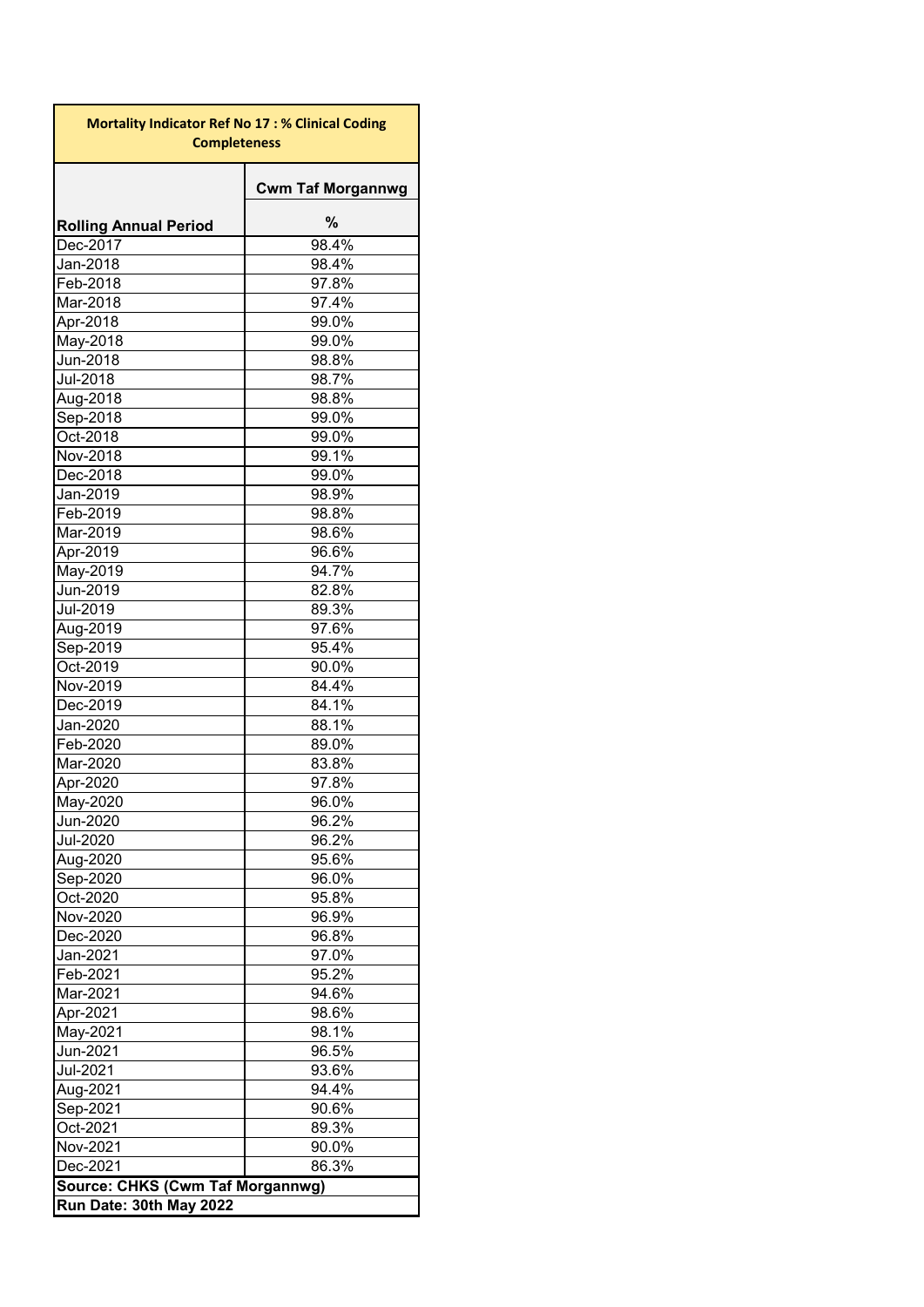<span id="page-14-0"></span>

| Mortality Indicator Ref No 20: % of Deaths in Hospital by Place of Occurrence |       |                    |                  |                 |                |                                                             |                |                          |                  |  |
|-------------------------------------------------------------------------------|-------|--------------------|------------------|-----------------|----------------|-------------------------------------------------------------|----------------|--------------------------|------------------|--|
| Percentage of deaths by place of occurrence 2020                              |       |                    |                  |                 |                |                                                             |                |                          |                  |  |
| <b>LHB Area</b>                                                               | Home  | <b>Care Home</b>   |                  | <b>Hospices</b> |                | <b>Hospitals (acute or</b><br>community not<br>psychiatric) |                | <b>Other</b><br>communal | <b>Elsewhere</b> |  |
|                                                                               |       | Non-Local<br>Local |                  |                 |                |                                                             |                | establishments           |                  |  |
|                                                                               |       | <b>Authority</b>   | <b>Authority</b> | <b>NHS</b>      | <b>Non-NHS</b> | <b>NHS</b>                                                  | <b>Non-NHS</b> |                          |                  |  |
| <b>Betsi Cadwaladr University</b>                                             | 27.8% | 1.4%               | 17.6%            | $0.0\%$         | 2.8%           | 47.8%                                                       | $0.0\%$        | 0.2%                     | 2.4%             |  |
| Powys Teaching                                                                | 28.8% | 3.9%               | 16.6%            | $0.0\%$         | 2.2%           | 46.3%                                                       | $0.0\%$        | $0.0\%$                  | 2.1%             |  |
| Hywel Dda                                                                     | 32.9% | 2.5%               | 18.7%            | $0.0\%$         | $0.7\%$        | 42.7%                                                       | $0.0\%$        | 0.1%                     | 2.3%             |  |
| <b>Aneurin Bevan</b>                                                          | 28.5% | 1.6%               | 14.9%            | $0.0\%$         | 2.0%           | 50.3%                                                       | $0.0\%$        | 0.3%                     | 2.5%             |  |
| Cardiff and Vale University                                                   | 29.3% | 0.2%               | 18.7%            | $0.0\%$         | 4.2%           | 45.6%                                                       | $0.0\%$        | $0.0\%$                  | 2.0%             |  |
| Cwm Taf Morgannwg                                                             | 27.3% | 1.5%               | 13.4%            | $0.0\%$         | $0.0\%$        | 55.4%                                                       | $0.0\%$        | 0.5%                     | 1.8%             |  |
| Swansea Bay                                                                   | 28.1% | $0.7\%$            | 19.3%            | $0.0\%$         | $0.1\%$        | <b>46.9%</b>                                                | $0.0\%$        | $1.0\%$                  | 3.9%             |  |
| <b>WALES</b>                                                                  | 28.8% | 1.5%               | 16.9%            | $0.0\%$         | 1.7%           | 48.3%                                                       | $0.0\%$        | 0.3%                     | 2.5%             |  |

| Number of deaths by place of occurrence 2020 |        |                           |                               |                 |                |                                                             |                |                          |                  |                     |
|----------------------------------------------|--------|---------------------------|-------------------------------|-----------------|----------------|-------------------------------------------------------------|----------------|--------------------------|------------------|---------------------|
| <b>LHB Area</b>                              | Home   | <b>Care Home</b>          |                               | <b>Hospices</b> |                | <b>Hospitals (acute or</b><br>community not<br>psychiatric) |                | <b>Other</b><br>communal | <b>Elsewhere</b> | <b>Total Deaths</b> |
|                                              |        | Local<br><b>Authority</b> | Non-Local<br><b>Authority</b> | <b>NHS</b>      | <b>Non-NHS</b> | <b>NHS</b>                                                  | <b>Non-NHS</b> | establishments           |                  |                     |
| <b>Betsi Cadwaladr University</b>            | 2,384  | 120                       | ,508                          |                 | 242            | 4,105                                                       |                | 18                       | 208              | 8,585               |
| Powys Teaching                               | 497    | 68                        | 287                           |                 | 38             | 798                                                         |                |                          | 37               | 1,725               |
| <b>Hywel Dda</b>                             | ,593   | 120                       | 907                           |                 | 35             | 2,069                                                       | 0              | 5                        | 111              | 4,840               |
| Aneurin Bevan                                | .999   | 114                       | 1,048                         |                 | 138            | 3,529                                                       | O              | 19                       | 175              | 7,022               |
| Cardiff and Vale University                  | 1,335  | 8                         | 855                           |                 | 191            | 2,079                                                       | $\Omega$       | າ                        | 91               | 4,561               |
| Cwm Taf Morgannwg                            | ,572   | 84                        | 773                           |                 |                | 3,189                                                       | 0              | 30                       | 105              | 5,755               |
| Swansea Bay                                  | ,380   | 35                        | 950                           |                 |                | 2,301                                                       | <sup>0</sup>   | 49                       | 192              | 4,911               |
| <b>WALES</b>                                 | 10,760 | 549                       | 6,328                         |                 | 650            | 18,070                                                      | 0              | 123                      | 919              | 37,399              |

**Source: ONS**

[Deaths registered in England and Wales - Office for National Statistics \(ons.gov.uk\)](https://www.ons.gov.uk/peoplepopulationandcommunity/birthsdeathsandmarriages/deaths/datasets/deathsregisteredinenglandandwalesseriesdrreferencetables)

**Next Update: to be announced**